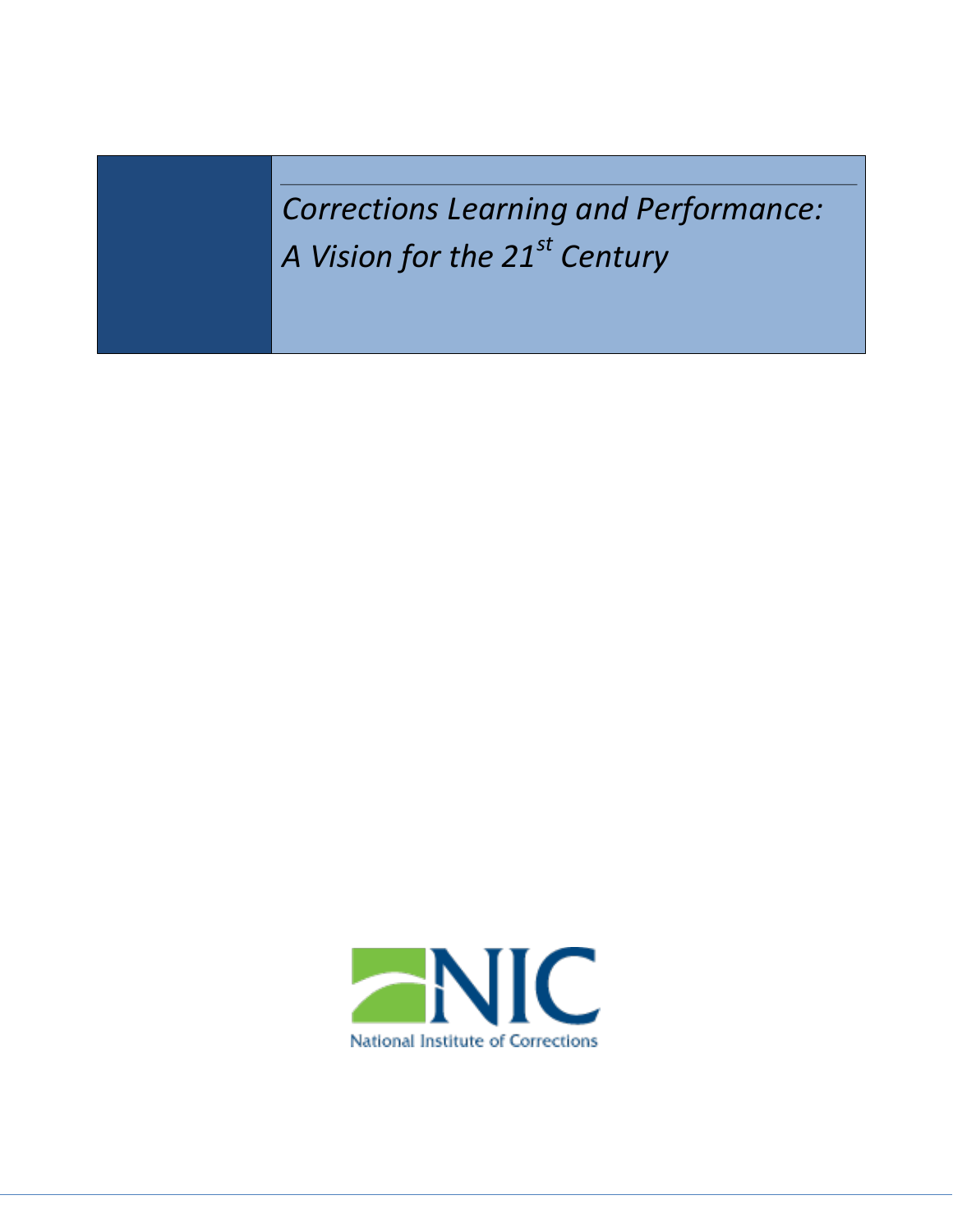**U.S. Department of Justice**

**National Institute of Corrections**

**320 First Street, NW**

**Washington, DC 20534**

**Robert M. Brown, Jr.** *Acting Director*

**Bernadean P.L. Iszler** *Acting Chief, Academy Division*

### **Amanda Hall**

*Project Manager*

### **National Institute of Corrections** *[www.nicic.gov](file:///C:/Documents%20and%20Settings/BOP37846/Local%20Settings/Temp/GWViewer/www.nicic.gov)*

Corrections Learning and Performance: A Vision for the 21<sup>st</sup> Century White Paper December 2012 NIC Accession Number 026506

This document was developed and/or compiled under the auspices of the U.S. Department of Justice, National Institute of Corrections. MATERIAL NOT OTHERWISE COPYRIGHTED IS IN THE PUBLIC DOMAIN AND MAY BE REPRINTED OR QUOTED WITH APPROPRIATE CREDIT GIVEN TO THE NATIONAL INSTITUTE OF CORRECTIONS.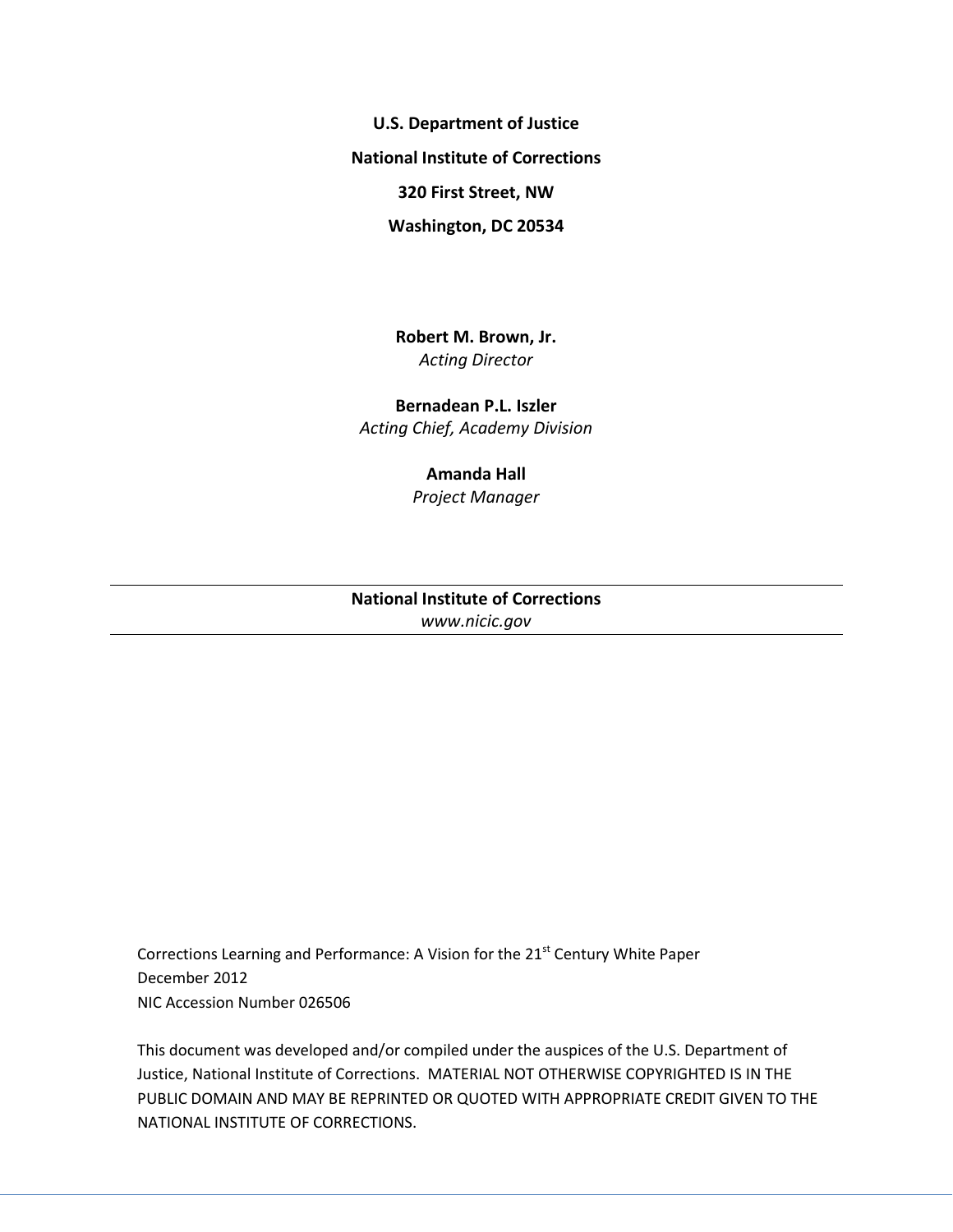# <span id="page-2-0"></span>**Foreword**

In the mid 90's, when Randolph Westerfield became Dean of the Marshall School of Business, he suggested in an early speech to his faculty that the future of business would be driven by the concepts of globalization and a world-wide market. He challenged his faculty to learn not just about the United States, where business has become somewhat provincial and static in its approach, but about the world and its complex environment. Technology and globalization contribute to the challenges we face in corrections learning and performance today.

To quote Bill Wiggenhorn from Motorola, "we have come a long way from flip charts, blackboards, chalk, overheads, and extension cords." I don't believe we've come far enough. Today's smartphone has more capacity and standard features than the mobile communications system used by the President of the United States just 25 years ago. In the palm of our hands, we can access vast collections of books, papers and periodicals, films, games, music, and newspapers; employ cameras, voice recorders, GPS tracking, and teleconferencing; and search for restaurants, museums, and places of interest in virtually any community worldwide.

The possibilities are almost limitless yet in our classrooms we remain comfortable in our complacency and have still to provide the leadership necessary to move corrections learning and performance into the  $21<sup>st</sup>$  Century. We need to adopt a forward thinking stance; to move away from the maintenance of the status quo. We must explore where we are and where we need to go. We need a vision for our future, a vision that includes the transformation of corrections learning and performance based on the application of research on adult learning and the leveraging of new technologies.

Additionally, our world of social learning, self- directed learners, virtual immersion environments, on-demand learning, on-line mentoring, culture and gender differences, and shared work environments calls for a renewed orientation toward collaboration as well as a healthy appreciation and respect for the differences that exist amongst us.

To that end the National Institute of Corrections has embarked upon the publication of a series of papers to stimulate discussion about the future of learning and performance in corrections. It is our hope that this paper, the first of the series, will engage those of you with a passion for developing human potential in an open dialog and exchange of ideas.

> **Robert M. Brown, Jr.** *Acting Director* National Institute of Corrections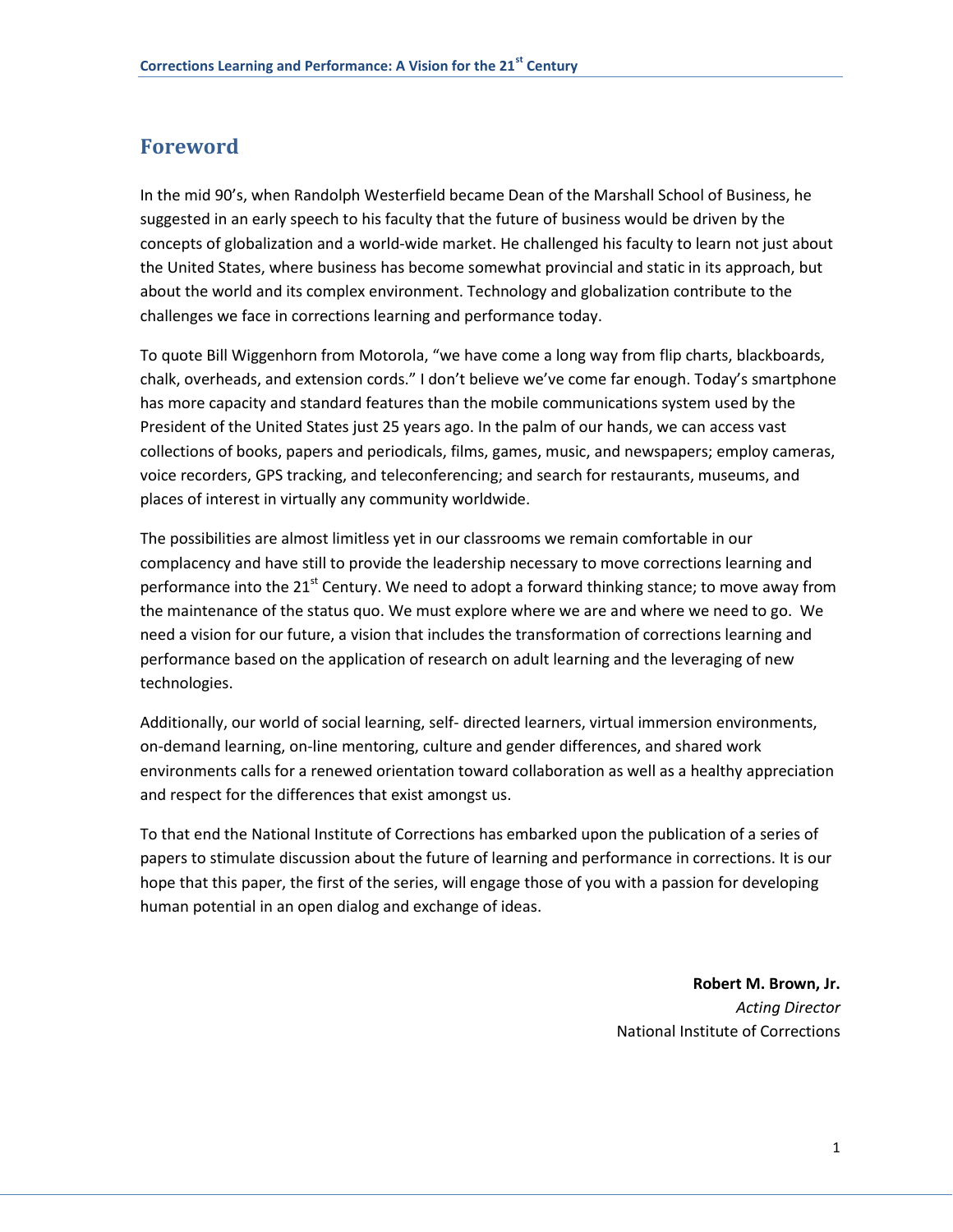# <span id="page-3-0"></span>**Abstract**

This white paper focuses on learning and performance challenges in the 21st century including the role of technology in learning programs and the incorporation of evidence-based practices into program design and delivery. The paper offers an extensive review of learning research in the areas of theory, learners, learning organizations, instructional design, program design, delivery methods and modalities, learning transfer, and program assessment. The following are the key findings:

- $\triangleq$  Empirical data on adult and workplace learning should be used to drive development and practice, utilizing proven methods to maximize results.
- $\div$  60 80 % of learning takes place outside of formal contexts, yet we spend the bulk of our staff development resources on formal learning.
- $\triangleq$  Agency culture and the way that learning is supported in the workplace are vital to successful learning programs.
- $\triangleq$  To achieve desired learning outcomes, we must consider design, learner characteristics, context, content, and motivational and engagement strategies.
- $\triangle$  The most important factor in knowledge retention is the quality of the learning design rather than the delivery method.
- $\triangle$  Online learning approaches are as effective as face-to-face approaches. Blended learning and collaborative learning are the most effective forms of distance learning.
- $\triangle$  Typical levels of learning transfer are between 10 and 30%. Transfer can be enhanced with proper interventions pre-training, during training, and post-training.
- $\bigoplus$  We need to use proven methods to move from measuring training activity to measuring learning results.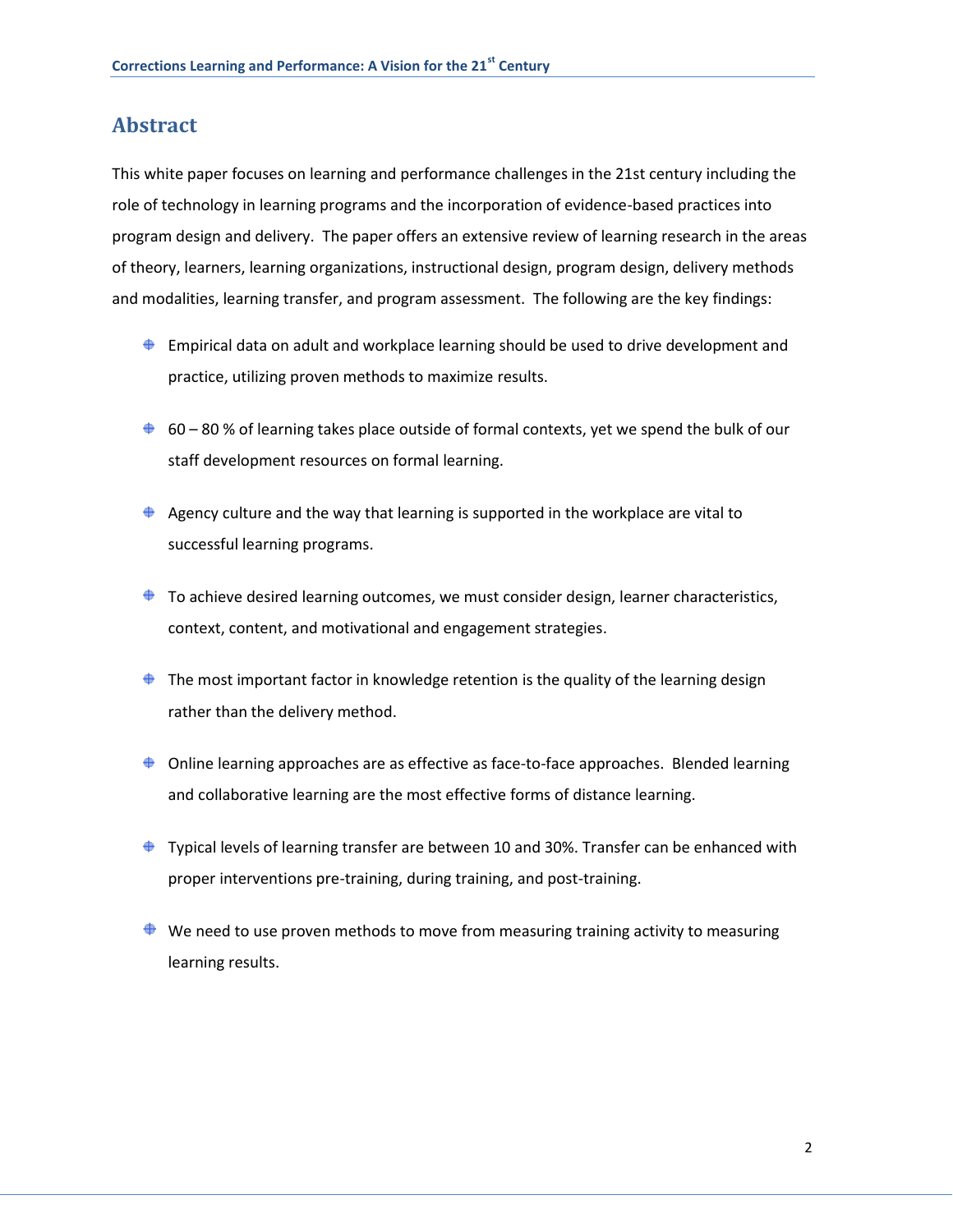# **Table of Contents**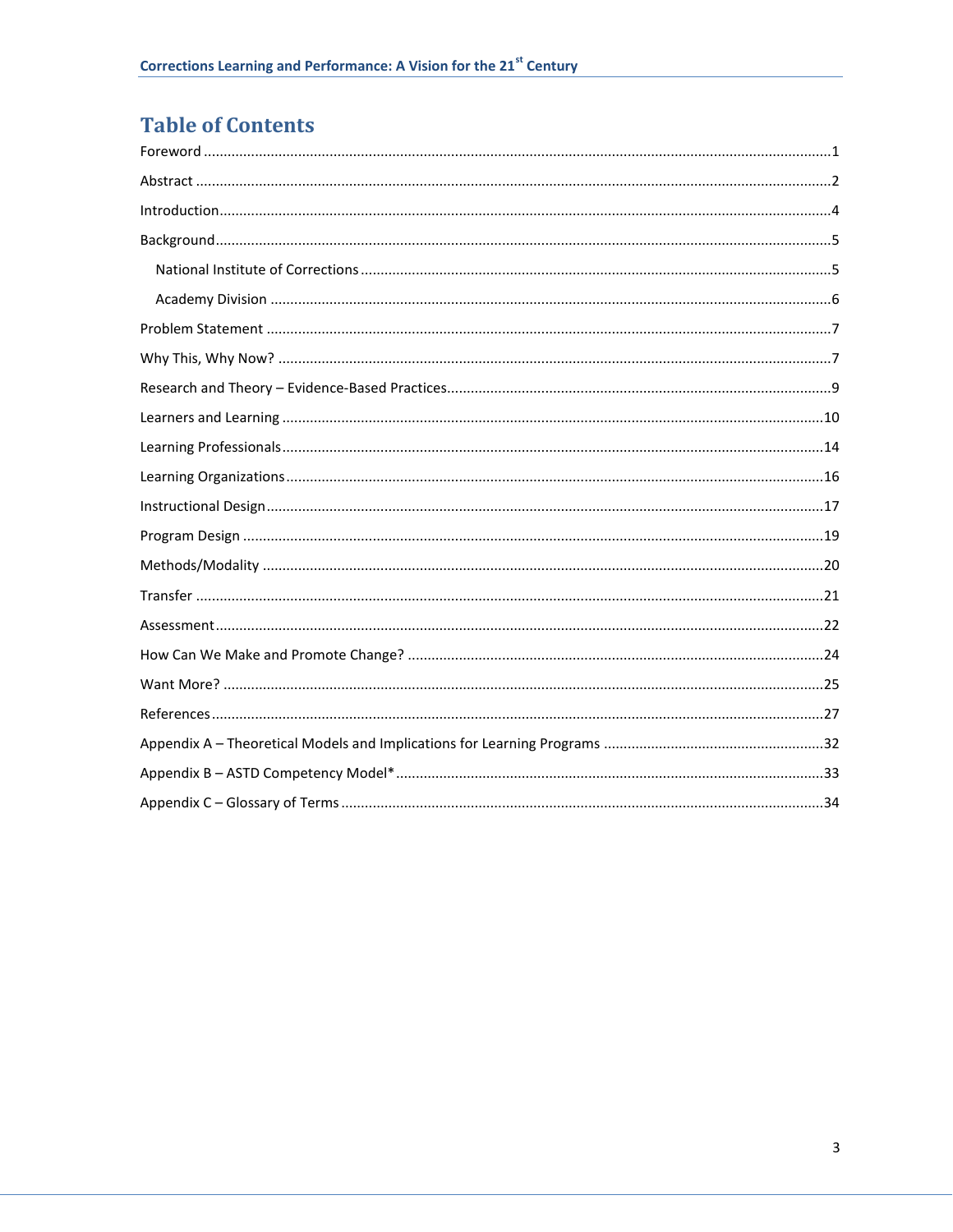# <span id="page-5-0"></span>**Introduction**

Correctional agencies around the country are challenged by an increasingly transient workforce, exponential growth in technology, and continued budget cuts. Agency leaders, including those within the National Institute of Corrections, are asking such questions as:

- $\triangle$  How can we support the development of future leaders and the retention of employees in our organization?
- $\triangle$  How can we embrace technological advances and implement effective learning strategies?
- $\triangle$  How can we work within the current fiscal restrictions to provide quality learning experiences with less expense?
- $\triangle$  How can we become a learning and performance agency rather than merely a training organization?

In addition to seeking answers to these questions, leaders in the field increasingly recognize the need to collect, interpret, and disseminate information and evidence as well as the need to consider benchmarking and collaboration as standard practices in order to meet stakeholder needs.

This paper advances a framework for the way NIC's Academy Division will go about the business of answering these questions and meeting these needs: a vision statement if you will. By embedding theory and research in the foundation of our work, by collaborating with leaders in the field, and with continuous assessment of our policy and practice, we envision a shift from being a training agency to being a center of learning and performance.

> *"We did not put our ideas together. We put our purposes together. And we agreed. Then we decided."*

*Popol Vuh Sacred Book of the Quiché Maya People*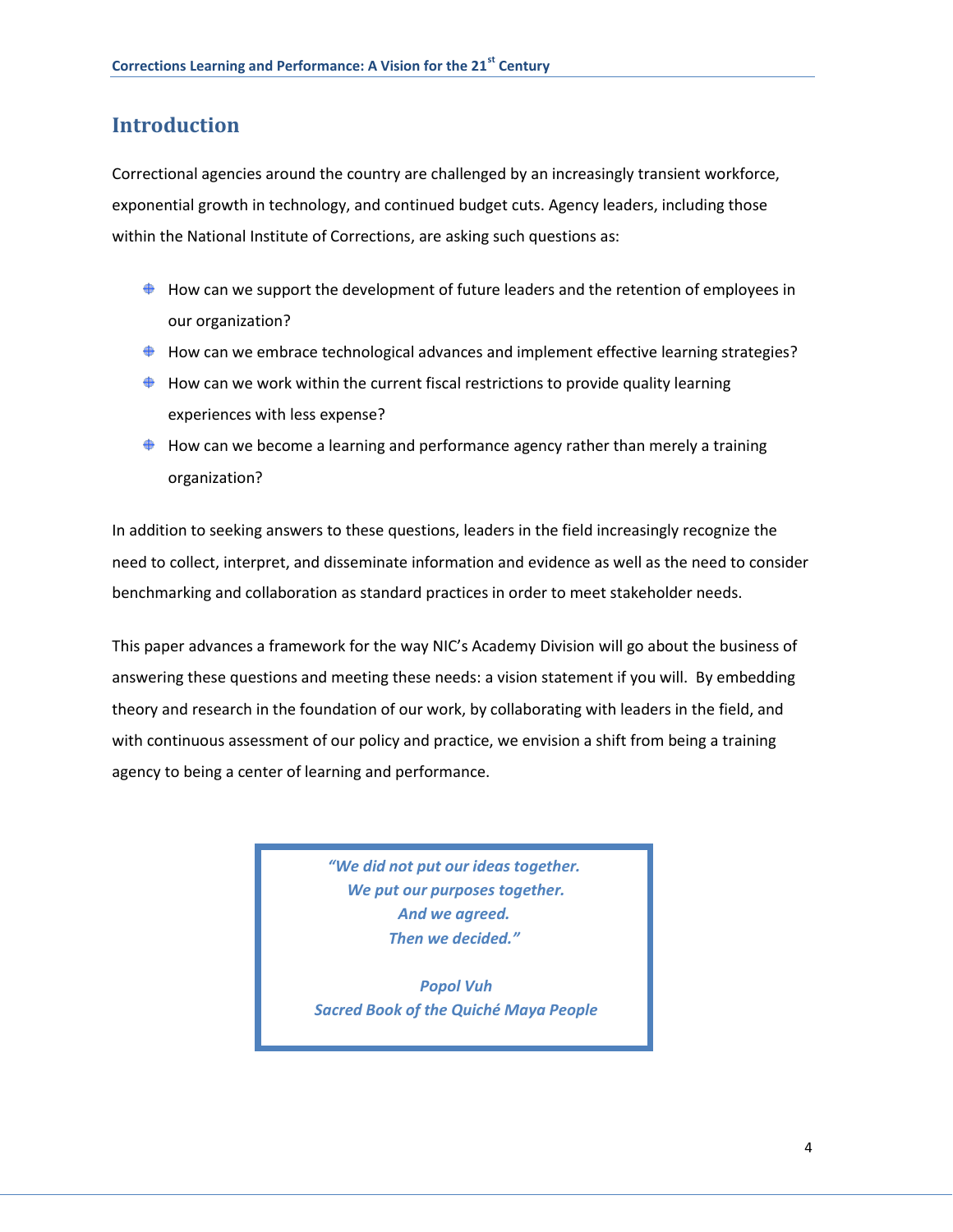Except when using direct quotations, we have deliberately and purposefully avoided the use of the word "training" in this paper. Why? What's in a name? Depending on your agency, you may refer to how staff are prepared for duties and tasks as training, staff education, staff development, staff training and development, employee education, human resources development, or organization development.

We propose that "Learning and Performance" are more reflective of the developmental goals for staff in correctional agencies. Learning encompasses not only the formal aspect of classroom delivery usually associated with training, but workplace learning, social learning, breakthrough learning, incidental learning, and organizational learning. The ultimate goal of any learning event is to improve performance. It is the framework of learning and performance that will drive our product development and delivery in the years to come.

As a first step to building this framework, we conducted an extensive review of learning research in the areas of theory, learners, learning, learning professionals, learning organizations, instructional design, program design, delivery methods and modalities, learning transfer, and program assessment.

We invite all learning leaders in the field of corrections, be they directors, administrators, coordinators, or instructors; be they assessors, designers, developers, or deliverers; be they local, state, or federal, to join NIC's Academy Division in visioning the future of learning in corrections.

# <span id="page-6-0"></span>**Background**

### <span id="page-6-1"></span>**National Institute of Corrections**

In September 1971, a major riot at New York's Attica prison focused national attention on corrections and the practice of imprisonment in the United States. In response to public concern and recognizing the problems in corrections facilities and programs at the State and local levels, Attorney General John N. Mitchell convened a National Conference on Corrections in Williamsburg, Virginia, in December 1971.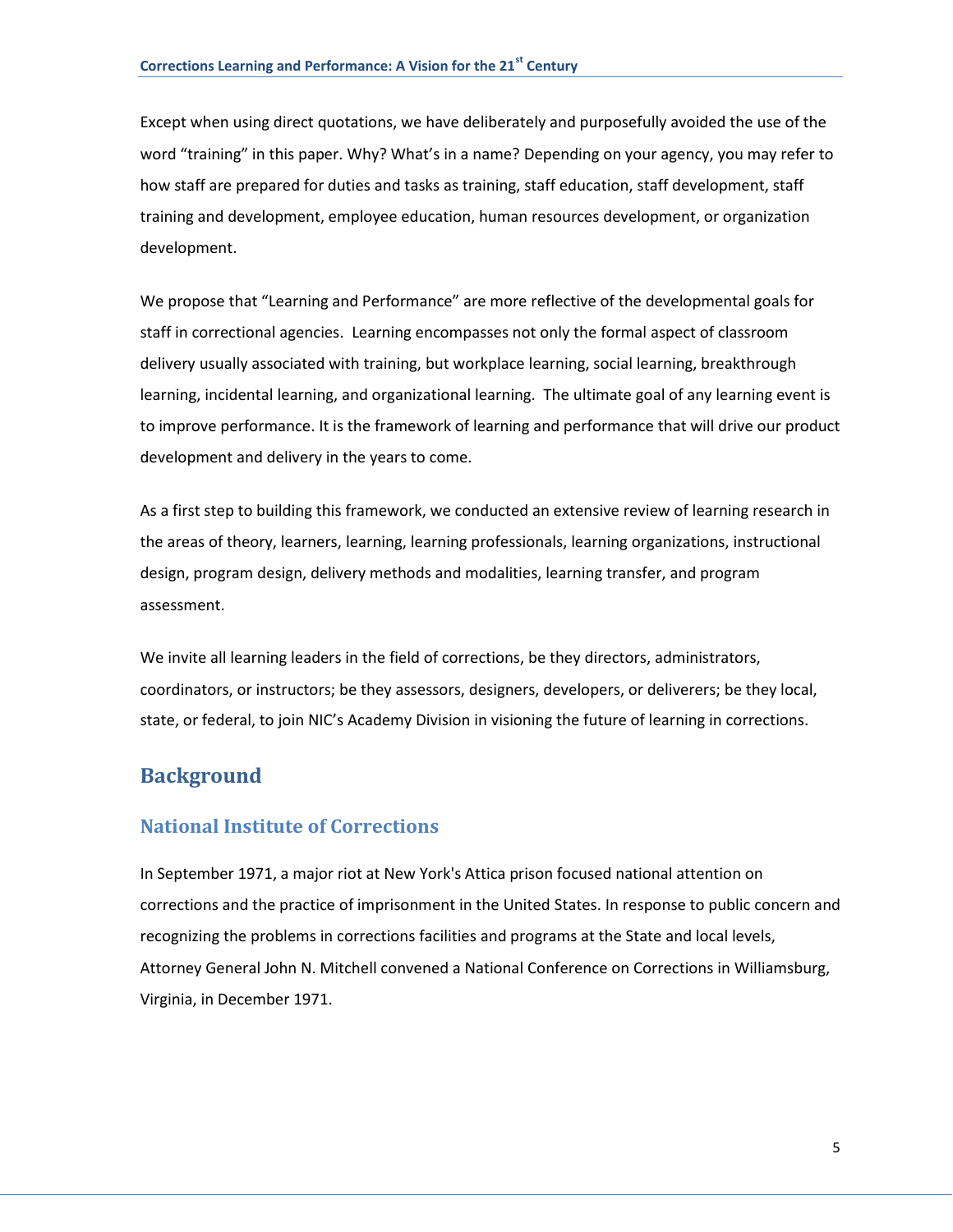Chief Justice Warren E. Burger, in his keynote address before the 450 conference participants, expressed support for the establishment of a national training academy for corrections. The training academy would:

- $\triangleq$  Encourage the development of a body of corrections knowledge, coordinate research, and formulate policy recommendations;
- $\triangle$  Provide professional training of the highest quality for corrections employees and executives;
- $\triangle$  Provide a forum for the exchange of advanced ideas in corrections, and
- $\triangleq$  Bring about long-delayed improvements in the professionalism of the corrections field.

The National Institute of Corrections was created in 1974. It first received funding in 1977 as a line item in the Federal Bureau of Prisons budget.

Over the last 38 years, during a period of enormous transformation in American corrections, NIC has been instrumental in improving the management of prisons, jails, and community corrections programs and facilities by promoting correctional practices and procedures that maximize the safety of the community, staff, and offenders. We continually update our strategic priorities in response to the needs of the field.

### <span id="page-7-0"></span>**Academy Division**

NIC's Academy Division enhances organizational and professional performance in corrections by providing learning opportunities to the field. Our primary role is to build agency capacity for workplace learning.

- $\triangleq$  Through the Leadership and Management Initiative, we offer a broad range of developmental programs for supervisors, managers, senior level leaders, and future executives who will lead their agencies.
- $\triangleq$  The Workplace Learning and Staff Performance Enhancement Initiative is the Academy's effort to build staff development capacity in corrections agencies.
- $\triangleq$  The NIC Learning Center offers corrections practitioners access to over 250 web-based courses, hosts virtual instructor-led courses on a variety of topics, and accommodates online registration for traditional classroom programs.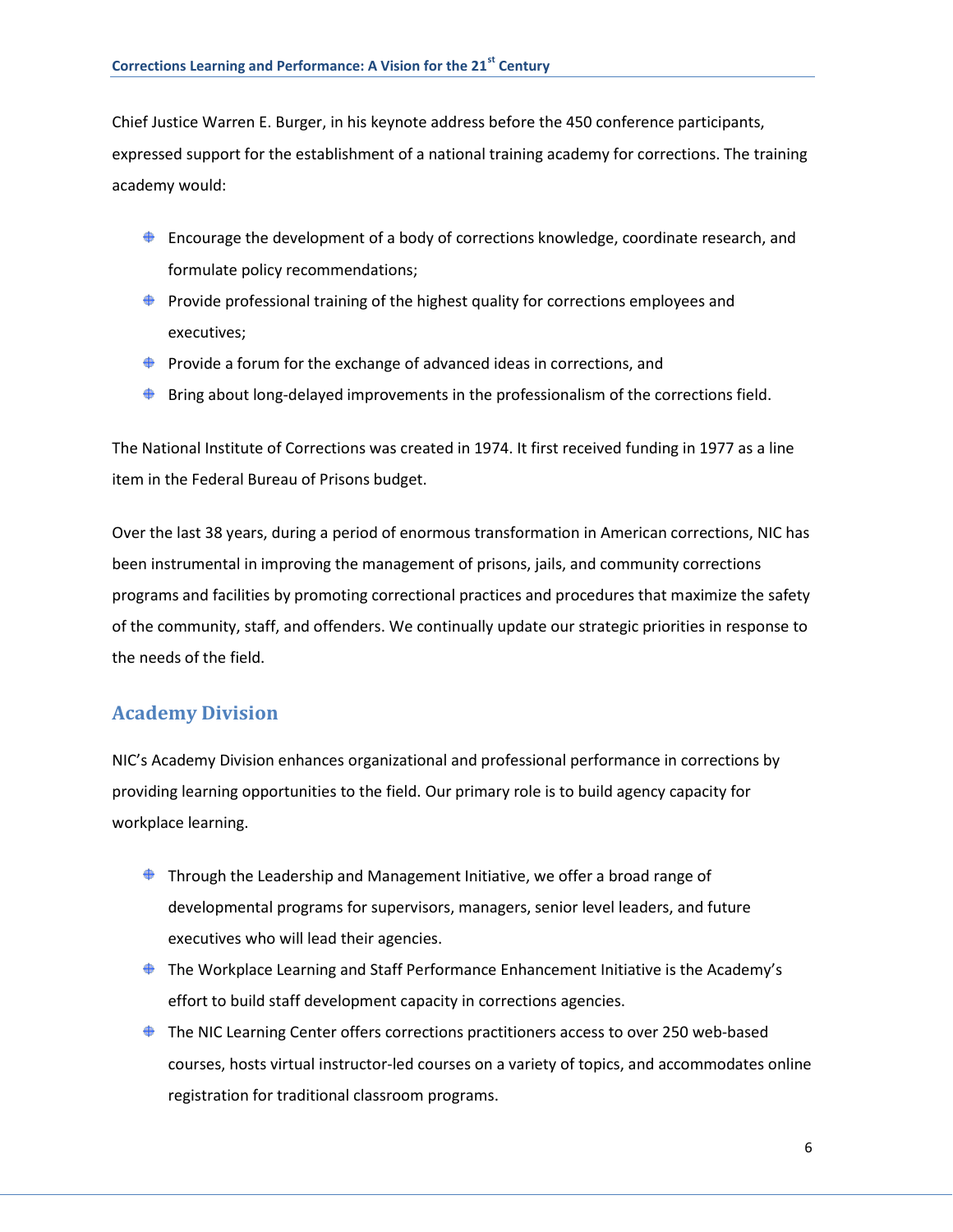- $\triangle$  Through satellite and Internet Broadcasts, we offer video learning opportunities to address current and pressing topics in corrections.
- $\triangleq$  The Regional Training Initiative is a national network, coordinated through four regions, that enables NIC to support correctional learning nationwide.
- $\triangle$  Thinking for a Change (T4C) is a cognitive behavioral curriculum designed to reduce recidivism. The Academy offers program materials and a curriculum for program facilitators.
- $\triangleq$  Through Cooperative Agreements, NIC awards funds to partner agencies in support of our program initiatives.

## <span id="page-8-0"></span>**Problem Statement**

As the Academy Division envisioned business plans for the coming years we easily identified multiple challenges facing the field. More importantly, we recognized that we were failing to fully address these challenges within our own division. A review of our business practices and current catalog of products made clear to us that there was a need for action. It is imperative that we explore and address the challenges facing learning professionals, including our own staff, and that we implement a plan of action in response. By building a new model, one based on research, our own body of work, and collaboration with the field, we can address the need to build our internal capacity to assess, design, deliver and evaluate quality programs and services. In turn, we can enhance our ability to deliver needed, innovative, and effective learning opportunities to the field.

### <span id="page-8-1"></span>**Why This, Why Now?**

In 1987, research about a new productivity tool began to surface. Articles were written that called the usefulness of the tool into question, doubting that the new tool could be associated with improved outcomes. A lot of money had been spent on this new tool but there was little evidence to show that the investment was paying off. People were trained on the new tool but there was little evidence that the training was being practiced upon return to the job. The new tool: the personal computer.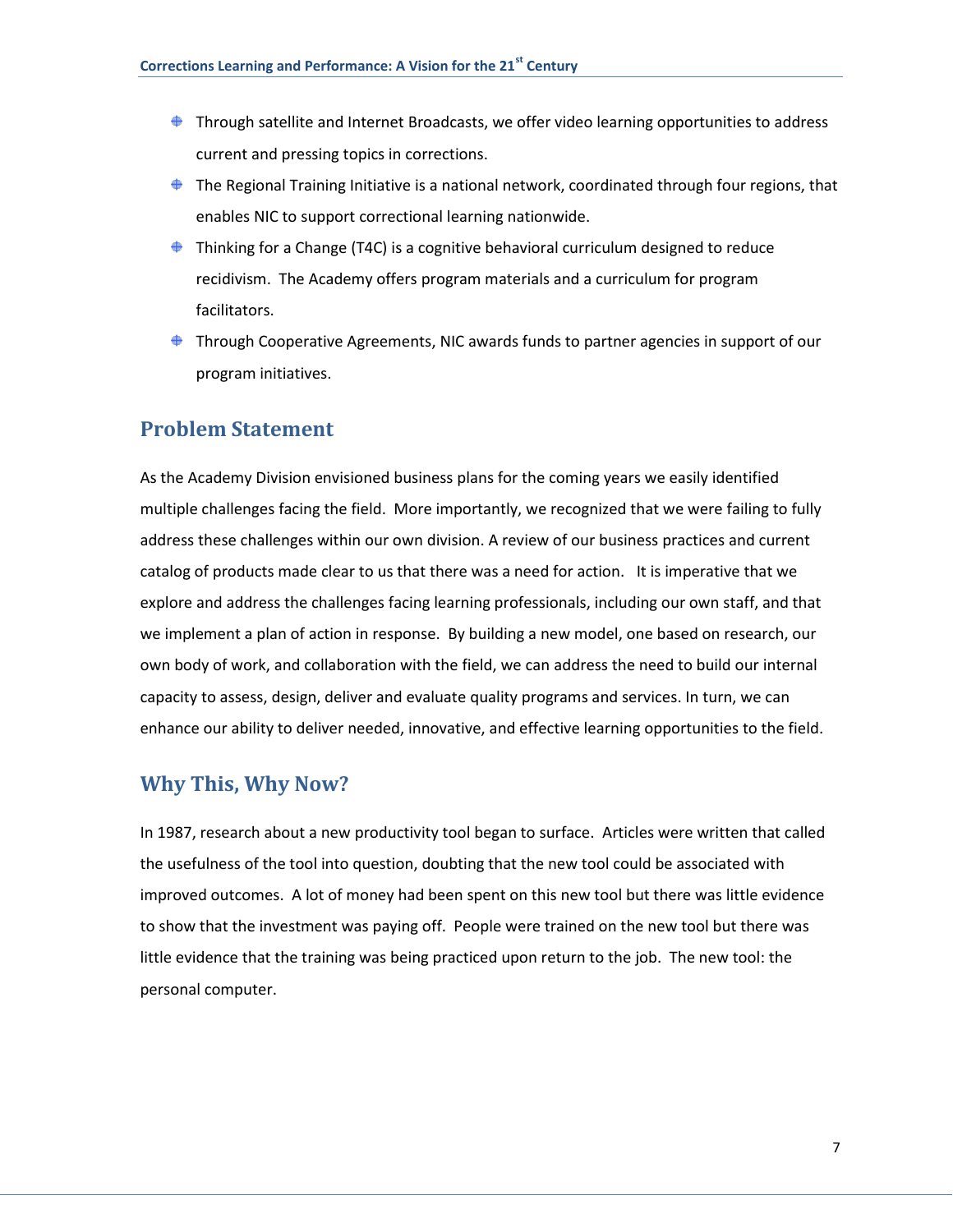Today, we might view mobile learning or e-learning the same way- as passing fads that will have no real impact on corrections performance. Or, we might learn to embrace emerging technology as a way to deliver quality performance support and learning opportunities in real-time, on-demand, and on-the-job.

In a July 2012 interview with *T+D Magazine*, Darin Hartley, the Director of Client Management at Intrepid Learning Solutions, responded to the question, "How has the workplace learning profession changed in the past two decades?"

There has been a tremendous amount of disruption from technological advances, changes in the economy, globalization, and macro-and micro-level forces, all of which have shaped various trends. For example, industry shifts to learning management systems, e-mail, elearning, knowledge management, and – the latest mega-trend – social learning have been sources of ongoing change. Gamification, another very promising model, is just around the corner. Learning professionals have had to adapt their skills and competencies nearly constantly to remain relevant.

Corrections is a complex business. Today, staff are often called upon to function in roles outside their traditional positions (e.g. a custody officer functioning as a change agent when using cognitive behavioral interventions with an offender). Increased staff responsibilities and the need for additional skill sets will require us to carefully consider the needs of these learners.

In 1998, Anna Sfard wrote about a foundational shift in how theorists view learning: the shift from knowledge as a thing to be possessed (acquisition) to learning as a process (participation). Before and since, experts in the field have been exploring how best to define learning, and in so defining it, cultivating the ability to design and deliver learning

*"We've come a long way from the days of flip charts, chalk, overheads, and extension cords. The workplace of tomorrow is here, and it houses many faces, languages, and ages. Baby Boomers interact with Generation X, Generation Y, and Generation Next. Learning is offered in blogs, podcasts, portals, and Skype."*

> *Bill Wiggenhorn Originator of Motorola University*

events effectively. To quote two of our professional colleagues (Bingham and Conner 2010:14), "Success will go to those…savvy enough to understand, learn from, and leverage these shifts."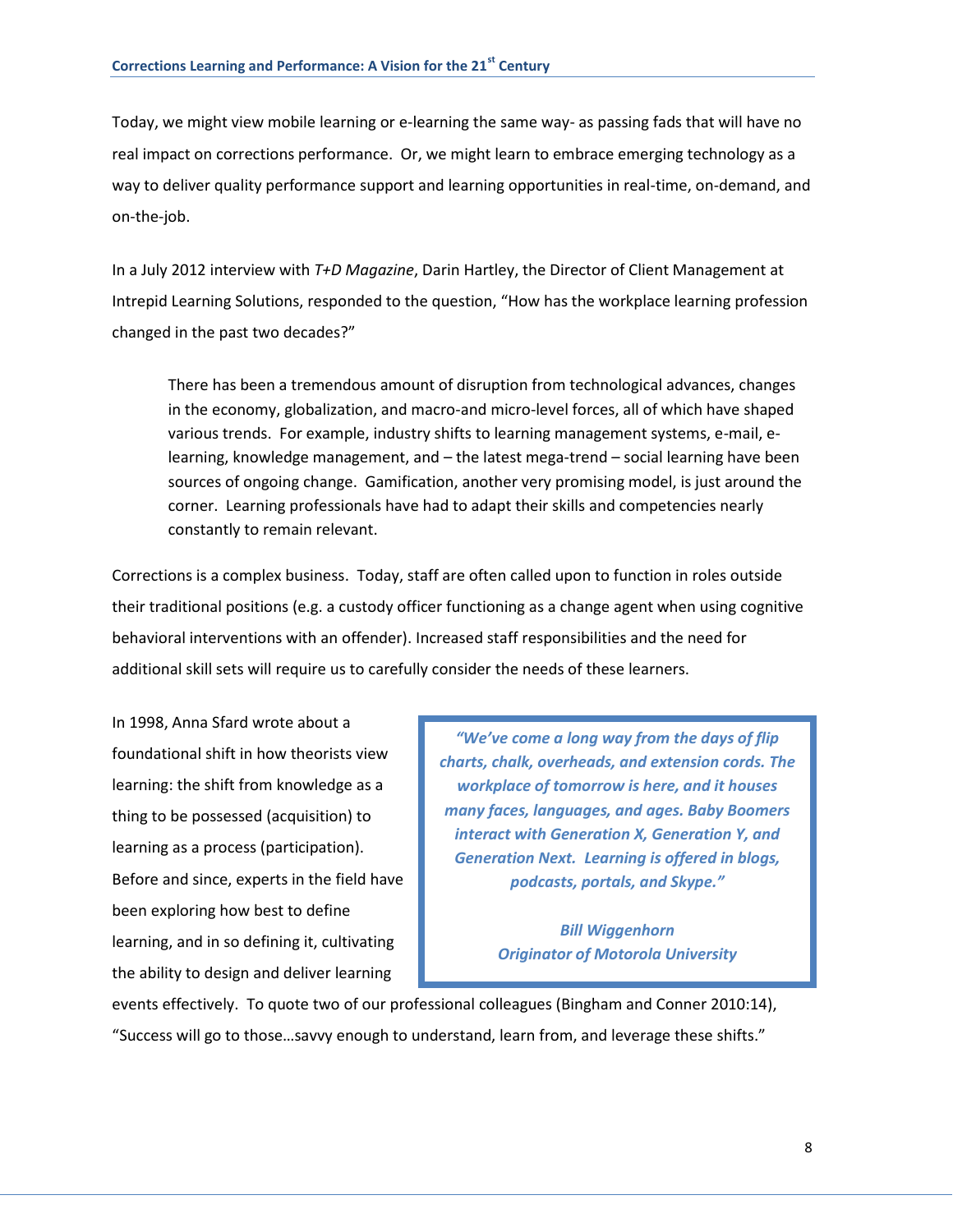In recognizing that we are facing challenges and opportunities as never before, NIC's Academy Division is excited to address and explore the implications and possibilities before us, to adopt the stance that staff development is a learner-driven process that encompasses multiple aspects of knowledge synthesis including social, formal, informal, immersive, situated, workplace, adult, breakthrough, and mobile learning.

### <span id="page-10-0"></span>**Research and Theory – Evidence-Based Practices**

Professionals in health care and mental health are called upon to engage in and are held accountable to evidence-based practices. As public providers of human services, corrections professionals are increasingly expected to do the same (Austin 2008). Just as there is an evidence base for working with offenders effectively, there is a parallel and ever-growing evidence base of human learning and performance, from how the brain works to how adults learn to how knowledge is applied on the job. We need to use proven methods to maximize learning including evidence on learner characteristics, technology, development, design, delivery, and evaluation (Clark 2010).

*"The growing interest in evidence-based practice has generated a wide variety of discussions related to such questions as: 'How do you define it?' 'How to do it?' 'How to teach it?' and 'How do you evaluate its feasibility and outcomes?'"*

*Michael J. Austin Milton and Florence Krenz Mack Distinguished Professor of Nonprofit Management University of California, Berkeley*

It's important to note that there is a difference between research (evidencebased practices) and benchmarking (best practices). It's also important to note that not all research is equal. Stone (2006) recommends consideration of the following when conducting research; who did the research, who paid for the research, has the research been

published in a refereed journal, was the research done in a real-world setting, has the research been replicated? Stone (2006:190) goes on to say, "Research can be interpreted in many ways. There is no guarantee that reviewing all the research on any topic will give you the answers you need…The fact is that there are poor studies, incorrect figures, and sloppy research that can cause you to stumble as you are investigating learning programs."

In our data-gathering process, we relied on multiple sources including academic journals, best practices, and published materials from subject matter experts. While earlier training research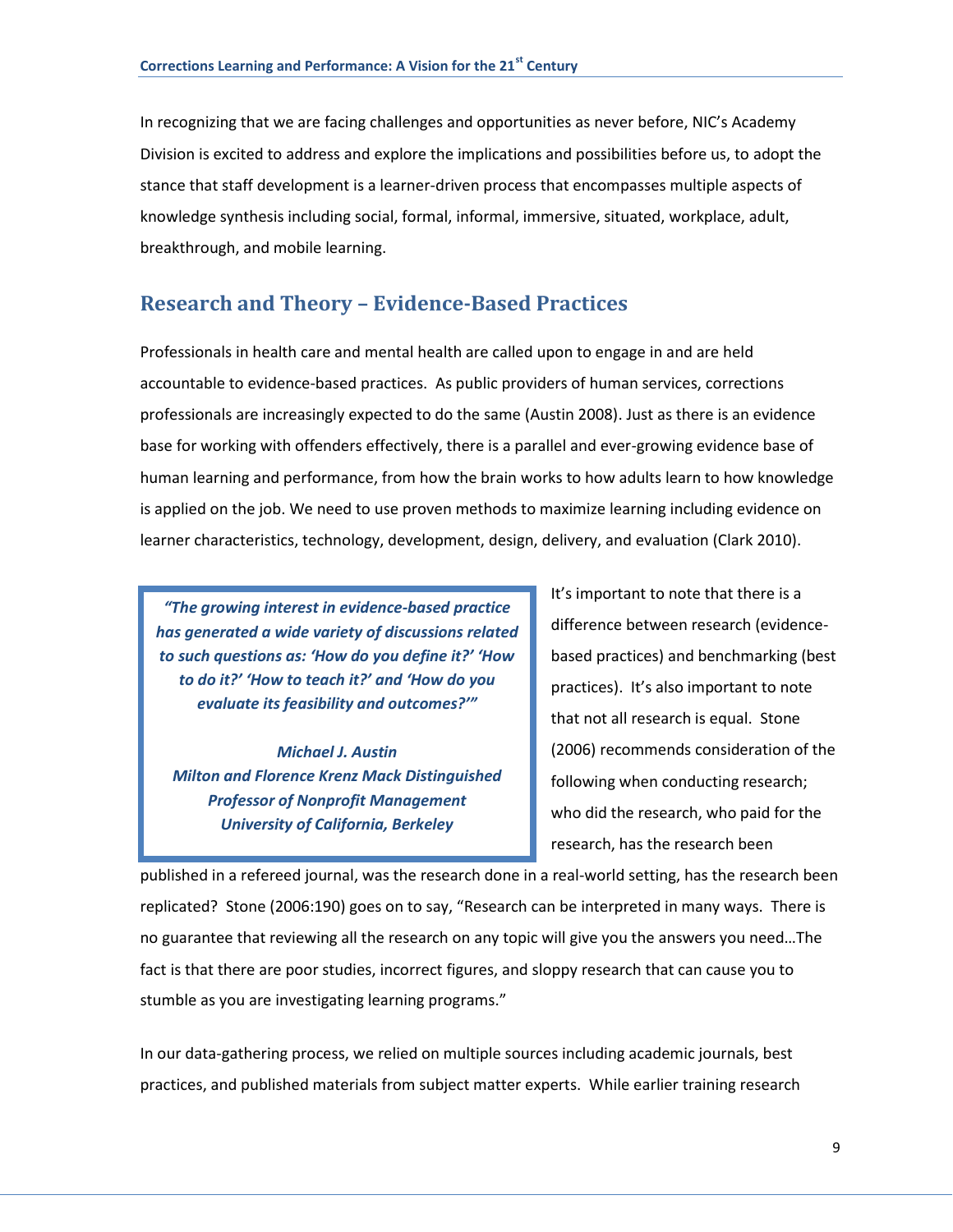focused primarily on individual learning outcomes, there has been a noticeable shift in the research toward understanding learning at multiple levels. Recent work looks at both learning and performance (Marsick, Watkins, and O'Connor 2011).

### <span id="page-11-0"></span>**Learners and Learning**

No single theory lays the foundation for staff development in corrections. Rather, our learning programs are a reflection of multiple theories; a synthesis of multiple concepts. By increasing our understanding of learning theories, we can improve our chances for achieving desired results (Knowles et al. 2011: 7). Appendix A provides a summary of learning theories and the implications for corrections learning. From the earliest theories (behaviorism) to the most recent (organizational learning) there has been an evolution in focus from an emphasis on the individual learner in a formal environment to multiple types of learning (individual, group, and organizational) in both formal and informal environments (Hager 2011). Russ-Eft (2011:125) states "By connecting these theories, we can identify further practice and research implications."

While pedagogical theories focus on the best way for students to learn, the associated teaching strategies target the characteristics of learners with limited experience and knowledge, usually children. Knowing that our target audience in corrections is composed

*"Learning is a complex activity and more than the sum of its parts."*

*Karen Vaughan New Zealand Council for Education Research*

exclusively of adult learners, it would follow that we should tailor our learning programs to meet the needs of adult learners. Who are these learners, how do they learn, and where do they learn? Vaughn (2008:19) states that "without an understanding of the learners themselves, workplace learning cannot be successful."

"By 1940, most of the elements required for a comprehensive theory of adult learning had been discovered, but they had not yet been brought together into a unified framework; they remained as isolated insights, concepts, and principles." (Knowles et al. 2011:43). Andragogy attempts to pull those concepts and principles together into a working model for adult learning.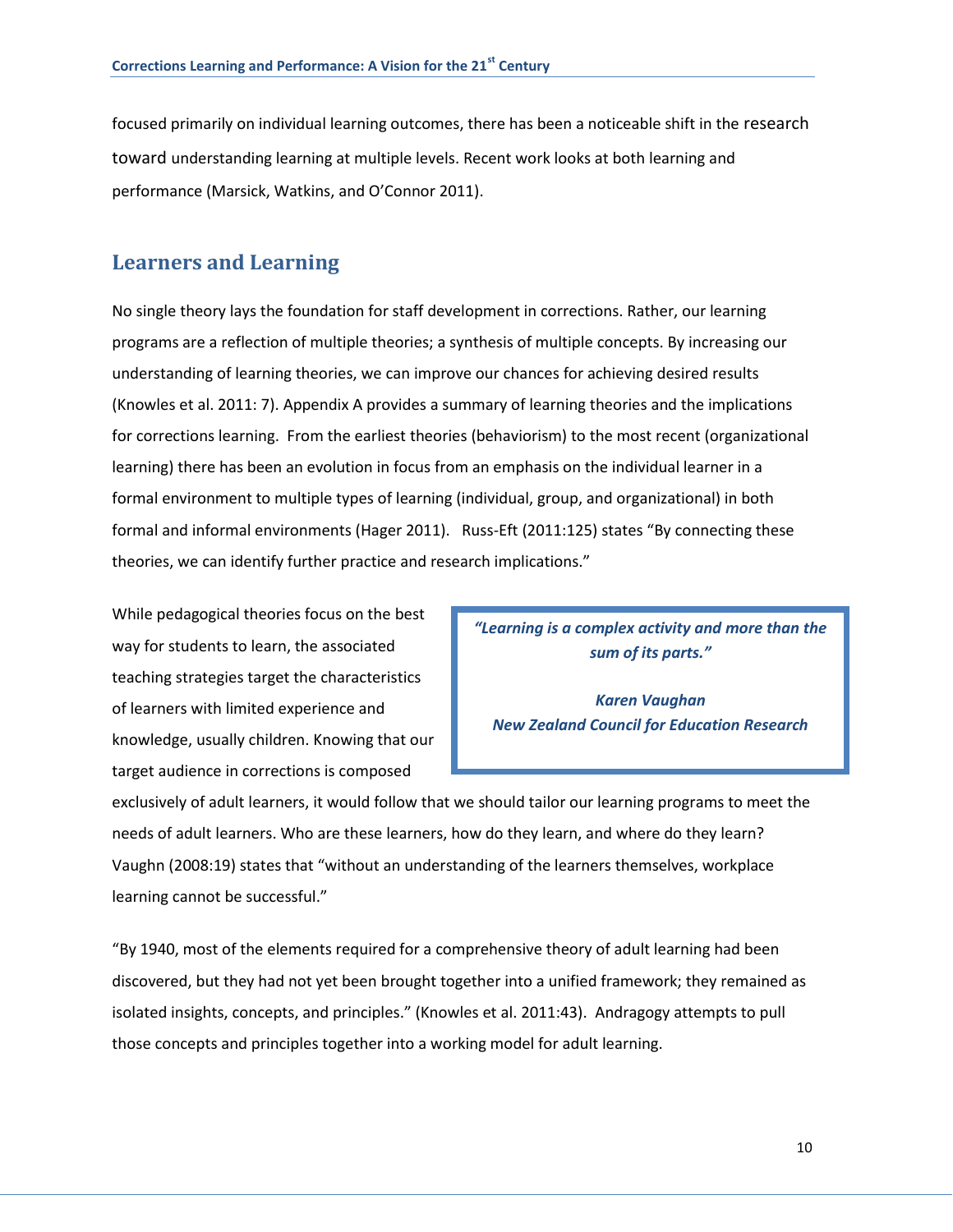The andragogy in practice model (Knowles, Holton, and Swanson 1998) offers a conceptual framework for andragogy across multiple domains of adult learning practice (Knowles et al. 2011:146). The framework takes into account learner differences as well as the differentiated goals of each learning event. At the core of this three-dimensional framework is the adult learner. The six core adult learning principles are listed below.

- $\triangleq$  Adults need to know how the learning will be conducted, what will be learned, and why they need to learn something before learning it.
- $\triangleq$  The self-concept of adults is heavily dependent upon a move toward self-direction. They are autonomous.
- $\triangle$  Prior experiences of the learner provide a rich resource for learning. Adults bring their own resources and mental models with them to learning events.
- $\triangleq$  Adults typically become ready to learn when they experience a need to cope with a situation or perform a task.
- $\triangleq$  Adults' orientation to learning is life-centered, problem-centered, and contextual.
- $\bigoplus$  The motivation for adult learners is internal.



Adapted from Figure 7-1 "Adragogy in practice model (from Knowles, Holton, & Swanson, 1998)" as published in *The Adult Learner: The Definitive Classic in Adult Education and Human Resource Development*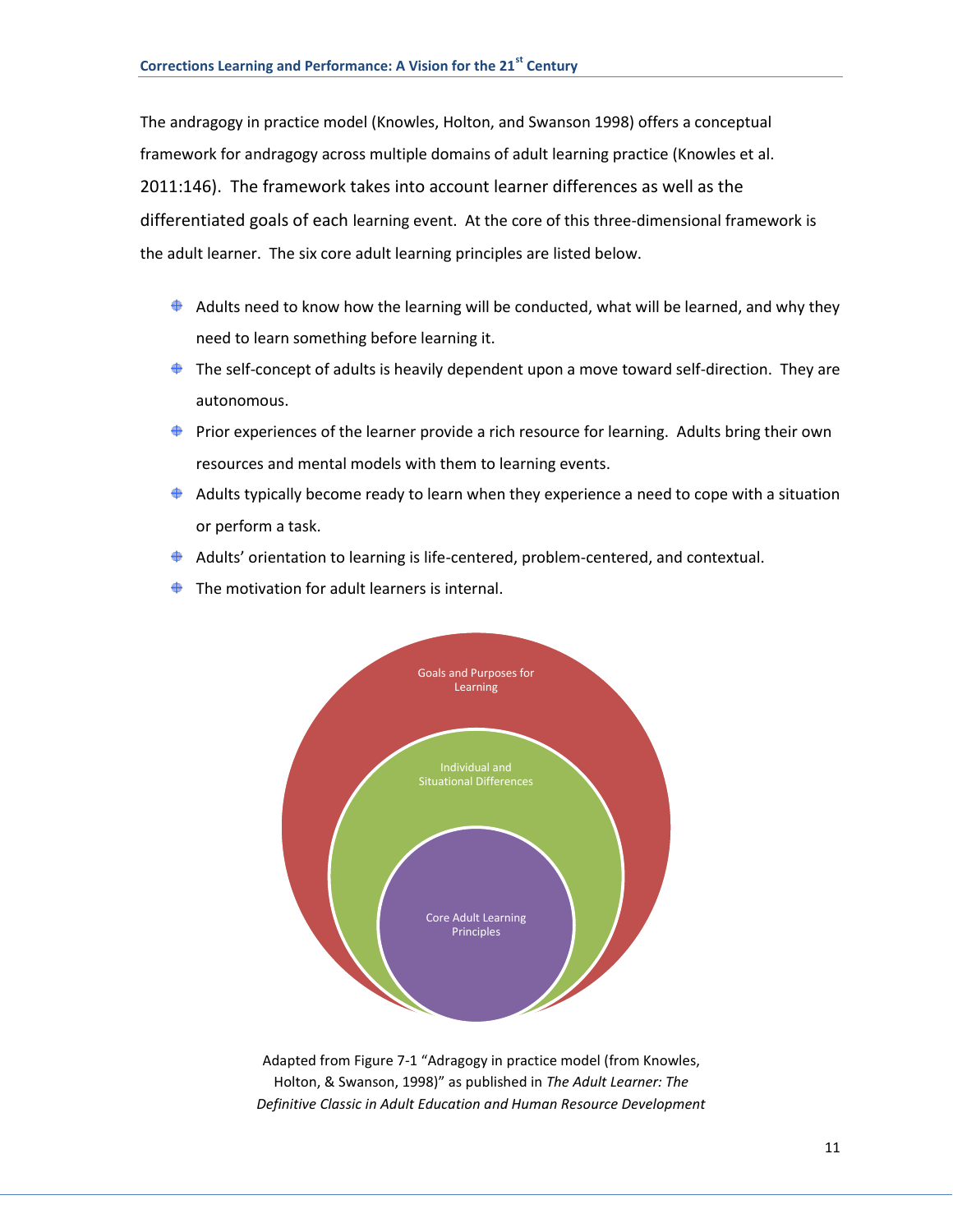Surrounding the learner, the second dimension of the model is individual and situational differences.

- $\triangleq$  Subject matter differences may call for different learning strategies.
- $\triangleq$  Situational differences may call for different delivery strategies i.e. remote learners or groups.
- $\bigoplus$  Individual learner differences include level of experience, mental abilities, and learning style.

Surrounding the learner and the individual and situational differences, the third dimension of the model consists of the goals and purposes for learning. Goals for growth may be focused on the individual learner, on agency development, or on a societal need.

Taken by themselves, the six core principles offer an "effective approach to adult learning". When coupled with the multi-dimensional framework, the model provides a solid foundation for planning adult learning across disciplines (Holton et al. 2001:120). Adult learning theory is the basis of NIC's *Instructional Theory into Practice* (ITIP) model for designing learner-centered instruction.

Theorists disagree whether a learner's preferred learning style is a critical factor in the learning process. There does, however, seem to be a general consensus that what *is* important is recognizing differences in learners. Blackwell and McCarthy (2007) hypothesize that the importance in understanding learning styles lies in the fact that different learning styles can be a healthy means to balance thinking between instructor and learner. Knowles et al. (2011:213-214) state that learning style instruments are "best used…to create awareness among learning leaders and learners that individuals have different preferences." Clark (2010) offers research that shows it may be more important to pay attention to level of expertise than to learning styles. Russ-Eft (2011:127) states that "the theoretical framework implies that trainees may need information to be presented in multiple ways. It may be that one approach or another may prove more effective for certain types of learners, certain kinds of information, and certain kinds of situations."

Holton et al. (2001:133) propose that "While there remains much uncertainty in the research, the key point is clear – individuals vary in their approaches, strategies, and preferences during learning activities. Few learning professionals would disagree. At one level, merely being sensitive to those differences should significantly improve learning."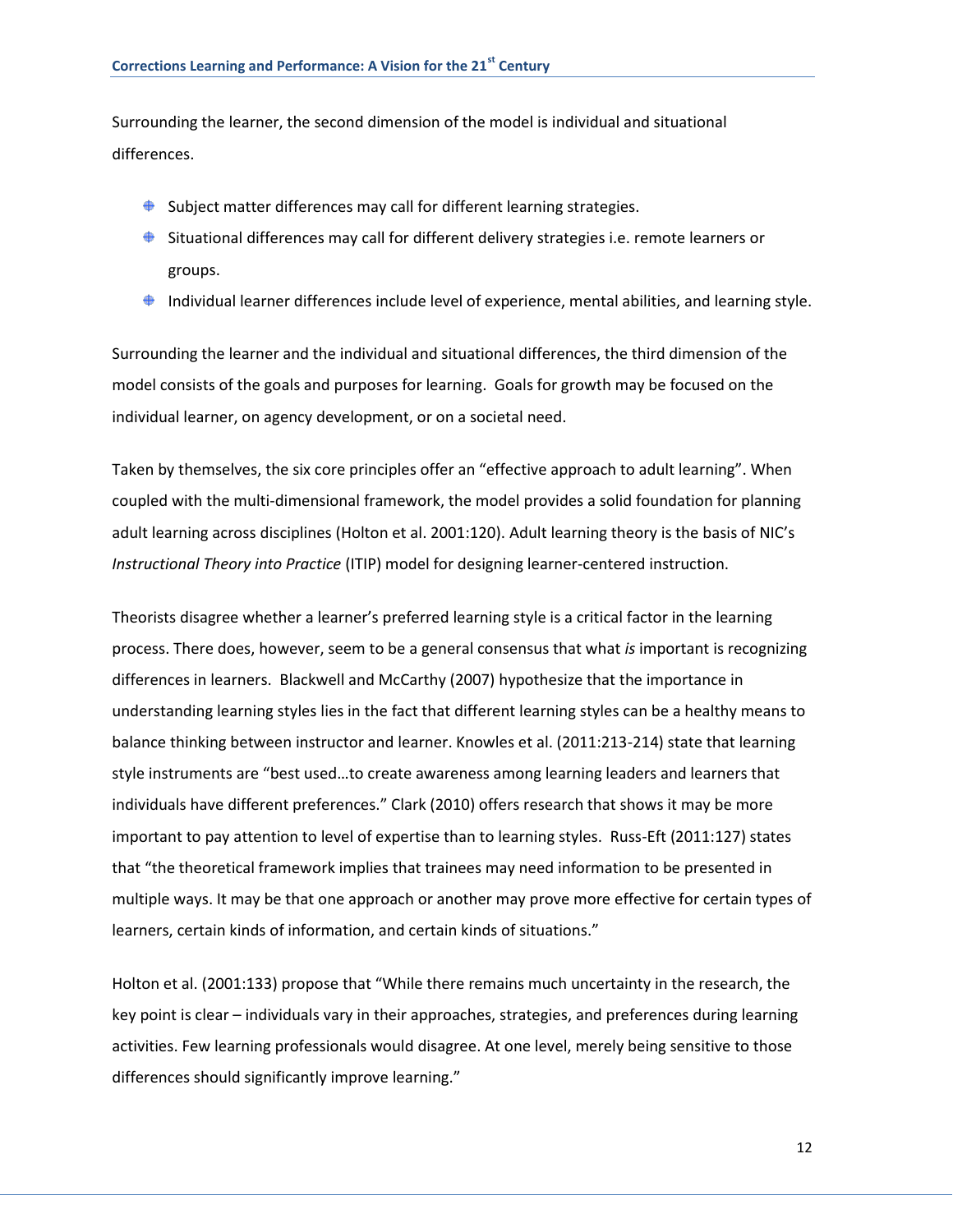In addition to adult learner traits and characteristics, instructional strategies must incorporate the evidence on how the human brain and memory work. "Thirty years of research has focused on what the brain has to do with how a learner learns and how you can practically apply that understanding to improve the effectiveness of the learning experience. Understanding what is happening in the heads of learners is what is critical in helping them apply what they have learned…" (Herrmann-Nehdi 2008:214-215).

Learning occurs in many settings and for many different reasons. While we most typically picture formal, instructor-led learning when we discuss corrections training, "most actual learning takes place informally on-the-job, through coaching, mentoring, experience, and other sharing. This learning does not go through the training department, and it is not tracked by the organization's learning management system…Interactions like water-cooler conversations, over-the-cubicle requests for assistance, and on-the-job coaching provide the majority of performance support" (Kelly 2012). Estimates about how much we learn informally range from 56% (Carliner 2012) to 90% (van Dam 2012). While the vast majority of learning actually takes place outside the classroom, the typical training budget in corrections is spent on classroom training and activities that support it (Lewis 2011).

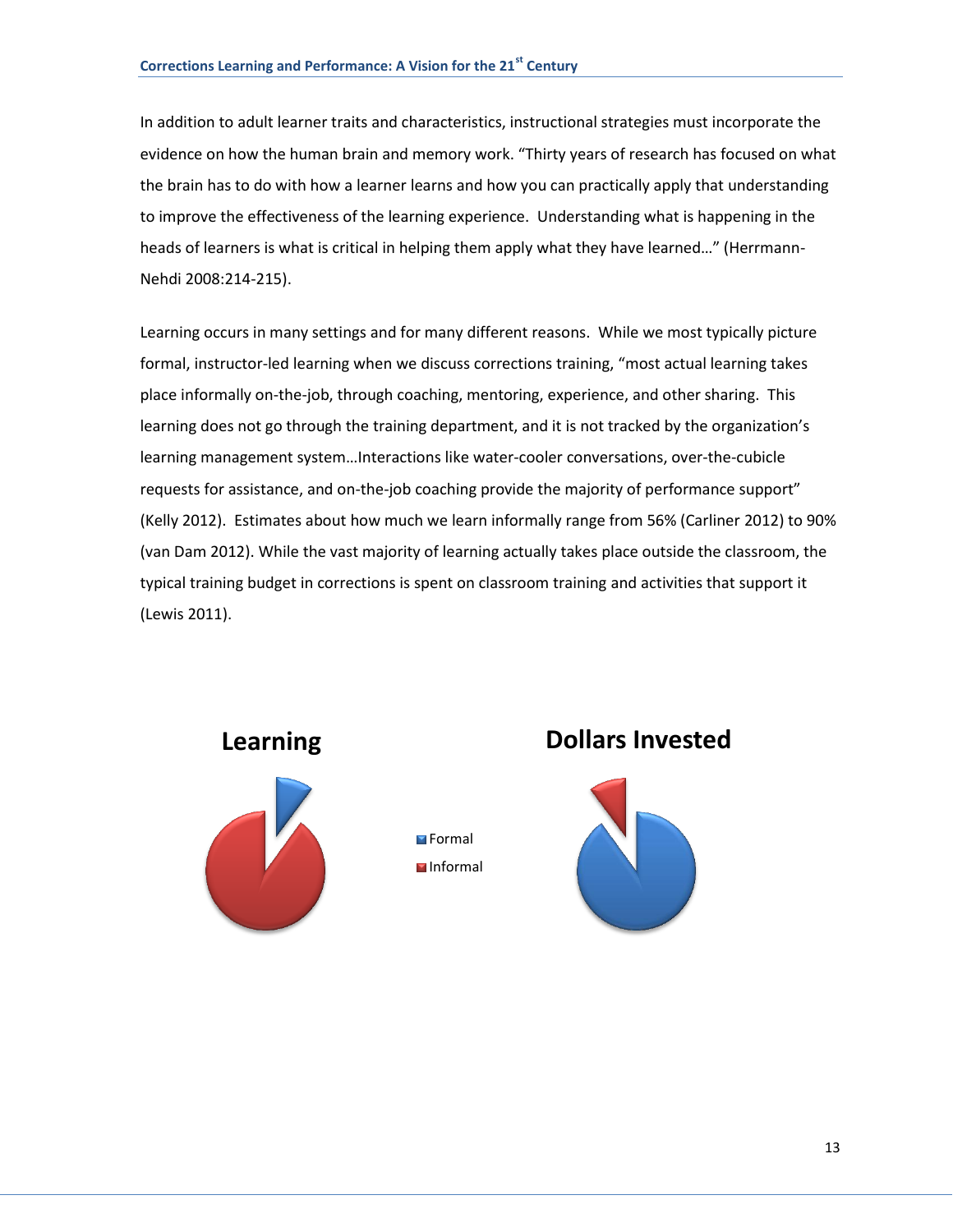# <span id="page-15-0"></span>**Learning Professionals**

Our review of learning literature revealed that subject matter experts across the board agree that the abilities of the learning professional are of utmost importance in moving learning programs into the 21<sup>st</sup> Century. Allix (2011:144) advances that the workplace learning professional's role is one of "significance and consequence." Wick (2010) offers that we need a new paradigm about the scope of our responsibility and that we need to move beyond delivering programs to delivering results; to designing programs that are inclusive of all of the factors that influence outcomes. Vaughan (2008:3) concludes that the increased complexity in the relationships between knowledge, institutions, and people will require a learning stance from us.

*"A critical element of transforming a training department into an HPE [Human Performance Enhancement] department is building the competencies of training and development professionals so that they can assume more challenging roles."* 

*William Rothwell Professor of Workforce Education and Development Pennsylvania State University*

McLagan (2008:129) notes that competency models provide important frameworks for selection, performance, and development decisions and actions in any organization. Rothwell (2005) proposes that competency models identifying the skills necessary for success should include analysis, audit, vision, observation, clarification, communication, design, construction,

implementation, and evaluation. Knowles et al. (2011:279-287) list the core competencies related to adult learning theory as the ability to:

- $\triangleq$  describe the difference between a content plan and a process design;
- $\triangleq$  design learning experiences for accomplishing a variety of purposes that take into account individual differences among learners;
- $\triangleq$  describe the range of methods or formats for organizing learning experiences;
- $\triangleq$  describe the range of techniques available for facilitating learning;
- provide a rationale for selecting a particular method, technique, or material for  $\bigoplus$ achieving particular educational objectives;
- evaluate various methods, techniques, and materials as to their effectiveness in achieving particular educational outcomes;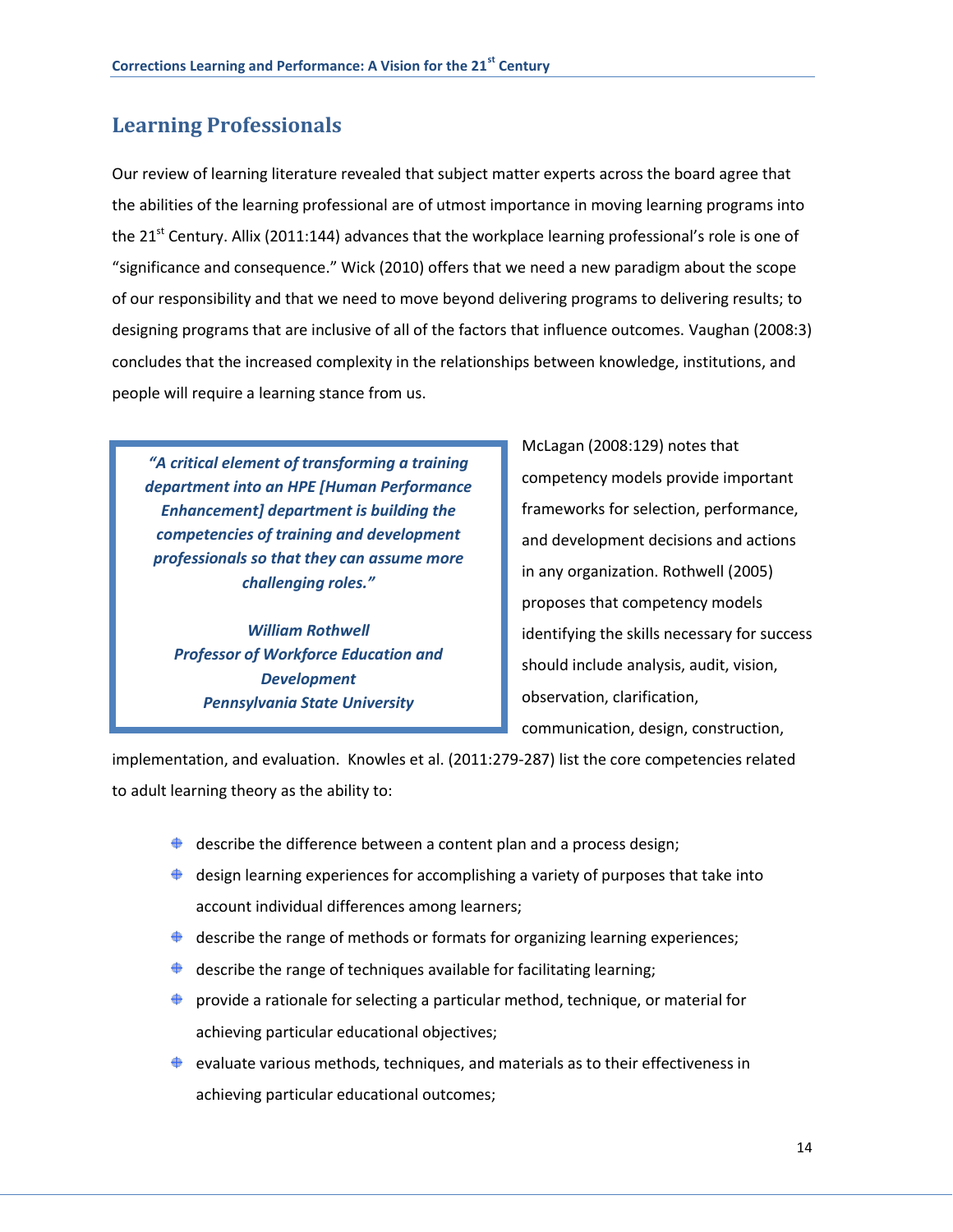- $\bigoplus$ use a wide variety of presentation methods efficiently;
- use a wide variety of experiential and simulation methods effectively, and
- $\triangleq$  evaluate learning outcomes and processes and select or construct appropriate instruments and procedures for this purpose.

The Central Intelligence Agency stood out in our literature review (Bingham and Conner 2010; Broad and Newstrom 1992) as a public agency that has been successful in incorporating mobile and social learning into its learning program. One of the reasons for their success may be the implementation of a certification program for their ad hoc trainers and subject matter experts that includes workshops on fundamentals of instruction, facilitation skills, course design, training needs assessment and evaluation, assessing student learning, case method teaching, case research and case writing, designing course materials, and classroom management.

One competency that may be included on future models is the role of the learning professional as curator. In a message posted to the Learning Circuits Blog (2012), David Kelly explores the emerging role of the learning professional in the age of social learning.

With content growing at an exponential rate, our need to create will slowly diminish. In its place will be the growing need to filter on behalf of workers; to curate the sea of content that is available and being shared and bring the most relevant and valuable to the forefront of worker attention. Learning and performance professionals need to discover where the information is being shared in their organizations and tap into it. The sharing taking place could be identifying new performance support needs, or it could be sharing new solutions.

The American Society for Training and Development (ASTD) Competency Model (Appendix B) was originally published in 2004 and was revised in 2011 to reflect a focus on social learning. The model was built using a data-driven approach, drawing content from "past ASTD studies, more than 100 articles, competency research studies, and more than 100 subject matter experts" (ASTD 2004:1-2). The data was then rated by more than 2,000 practitioners for importance to their current jobs. Three knowledge and skill areas are included in the model including competencies (clusters of knowledge, skills, abilities, and behaviors necessary for job success), areas of professional expertise (specific knowledge required for success in specialty areas), and roles (duties within a position that require a combination of competencies).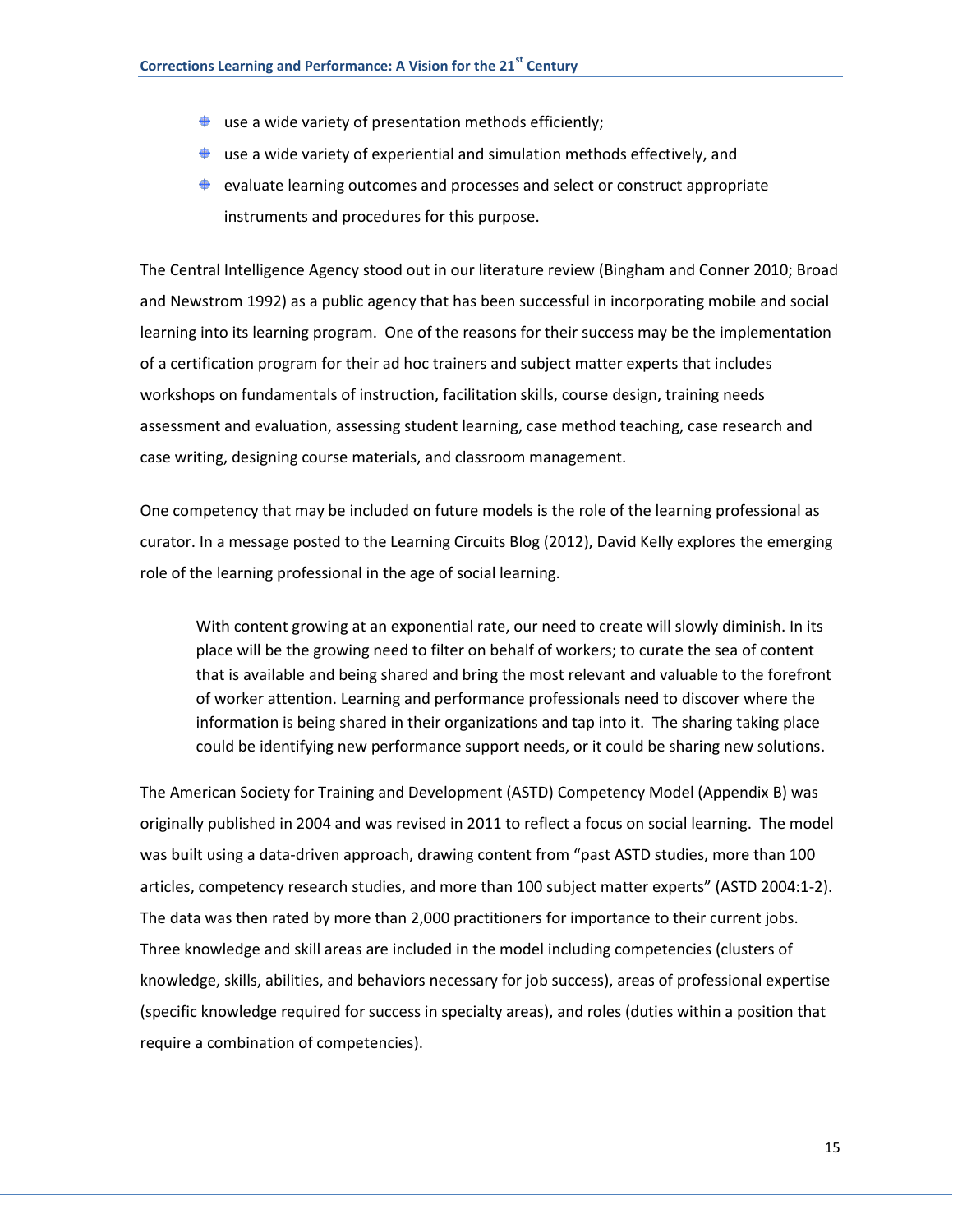# <span id="page-17-0"></span>**Learning Organizations**

Correctional organizations face unique and complex challenges including increasingly limited resources, changes in the type and number of inmates, and loss of organizational knowledge and changes in staff characteristics as younger generations replace retiring staff. Senge et al. (2004:8) note that, "even as conditions in the world change dramatically, most businesses, governments, schools, and other large organizations continue to take the same kinds of institutional actions that they always have."

According to Argyris and Schön (1978:2- 3), single loop learning occurs when an organization responds to a challenge or problem without questioning the values, goals, plans, or rules that led to the challenge in the first place. "Single loop learning is like a thermostat that learns when it is too hot or too cold and turns the heat on or off." The alternative

*"By valuing continuous improvement, a learning organization can define where it wants to go and systematically identify the steps to get there, using the principles and practices of continuous learning."* 

*Michael Austin Milton and Florence Krenz Mack Distinguished Professor of Nonprofit Management University of California, Berkeley*

response is double loop learning: "learning that occurs when error is detected and corrected in ways that involve the modification of an organization's underlying norms, policies, and objectives." Using the thermostat analogy, the thermostat would question what led to the rise or fall in temperature before taking action.

Senge suggests that there are five disciplines essential for an organization to grow into a learning organization. Those five disciplines are;

1) Systems thinking – understanding how the pieces of the organization inter-relate;

2) Personal mastery – not just doing things right, not just doing the right thing, but understanding what you're doing and getting results;

3) Mental models – awareness of and understanding that people have mental maps, internal pictures and images, that shape thinking, action, and beliefs and that these mental models may need to be challenged;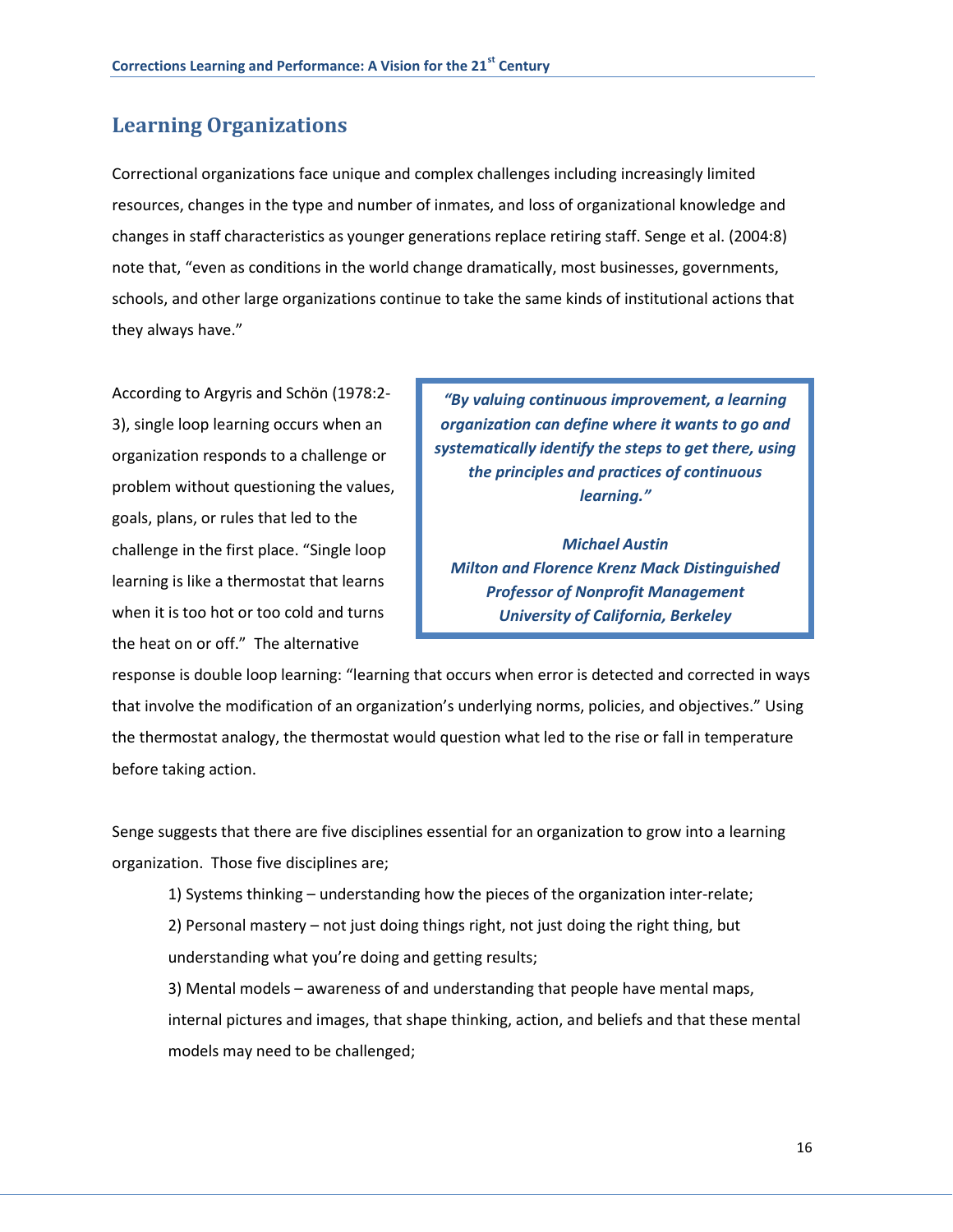4) Shared vision – when knowledge and learning are present throughout the organization, not just at the top, the middle, or with one group; and

5) Team learning – sharing knowledge for the betterment of the entire organization.

Garvin (2000) advances that in order for an organization to achieve the five disciplines, an organization must practice these five functions; 1) information gathering and problem solving, 2) experimentation, 3) learning from the past, 4) learning from promising practices, and 5) transferring knowledge.

Austin (2008:571) advances that agencies open to learning and developing themselves are more responsive to their service environment, and that "innovation can thrive in a culture of learning where processes are continually reviewed (i.e., what can we learn from this and what can we do better or differently?)." Quoting Schein, Austin (2008:573) puts forward that organizational learning does not happen until "leaders become learners themselves" and become models for others to follow. Along these same lines, Vaughan (2008:23) advances that the culture of a workplace and the way that learning is supported in a workplace will determine what can be learned and how it is learned.

By definition, an organization never crosses the finish line in its quest to become a learning organization. The organization can, however, display the characteristics indicative of a learning organization, one that provides continuous learning opportunities, uses learning to reach goals, links individual performance to organization performance, provides a safe environment for sharing and risk taking, embraces creative tension as a source of energy, and generates learning opportunities in anticipation of a different tomorrow.

### <span id="page-18-0"></span>**Instructional Design**

In 1973, in response to the need to improve Army training, the U.S. Department of Defense commissioned the Center for Performance Technology at Florida State University to develop procedures for the development and delivery of training. These procedures evolved into a model called Interservice Procedures for Instructional Systems Design. The phases of the instructional design model included analysis, design, development, implementation, and control. The control phase was later renamed evaluation and gave rise to the well-known acronym ADDIE.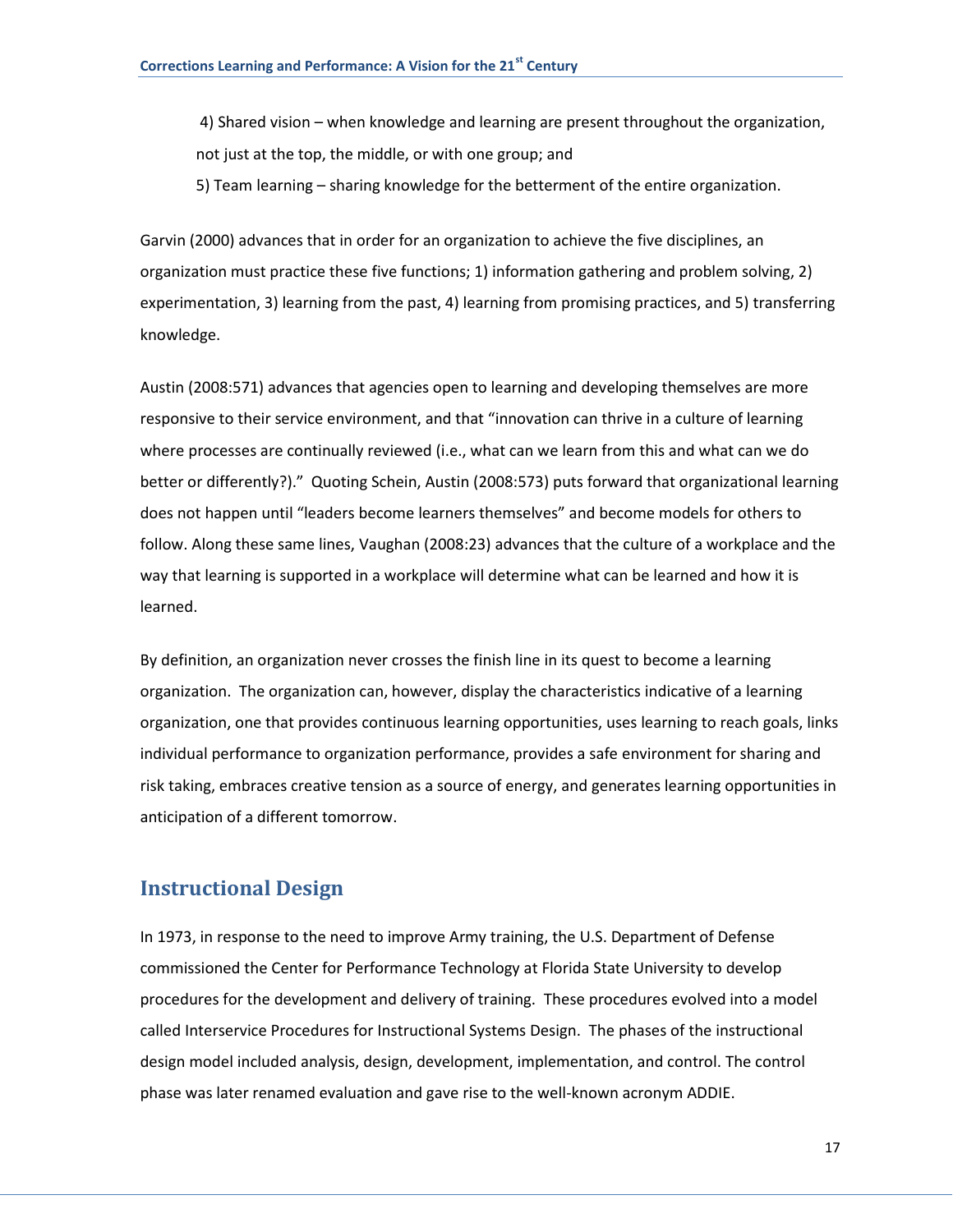Instructional Design (ID) is a blueprint to be used as a guide when drafting instructional components and delivery methods. The process includes gathering data as to target audience, performance objectives, performance outcomes, and an evaluation plan. Sink (2008) advocates that design calls for an "eclectic approach" where the designer must select the best practices from multiple theories in order to create the desired results. During development, designers should ensure that the course follows adult learning theory, is learner-centered, and helps the learner reach the goal of training.

Van Dam (2012) reports that a metaanalysis of 355 studies revealed the most important factor in knowledge retention to be the quality of the learning design rather than the delivery method. Mager (2008) states that the development process of effective "learner-efficient instruction" will result in not only

*"Because learning is a natural human activity, some say that designing learning is natural, too. Good design is neither natural nor easy…A good designer is a multidisciplinary practitioner."* 

> *Melinda Jackson Director of Instructional Design Enspire learning*

instructional materials for the trainer but also skill checks with which to measure competence and performance aids for the learner during the learning process as well as for on-the-job application. When done right, the design and delivery process will account for both retention and transfer upon return to work.

A meta-analysis of instructional design studies by Kenny et al. in 2005 revealed a definitive skill set for instructional designers. Those most applied include communication skills, knowledge of instructional design models, problem-solving skills, decision-making skills, and technology skills. Citing this meta-analysis, Jackson (2008:39) suggests that "the experienced ID practitioner brings the toolset and the proper skill set to designing the right experience for the right learners in the right context with the right content supported by the right motivational and engagement strategies to support the right learning outcomes."

Of course, development of a course may not always be the answer. Mager (2008:176) points out that "one ought not be wedded to the development dance when simpler more direct avenues for facilitating desired performance are available. For example, interventions such as job aids, welldesigned operations manuals…and simple permission to perform all can facilitate desired performance without resorting to formal training."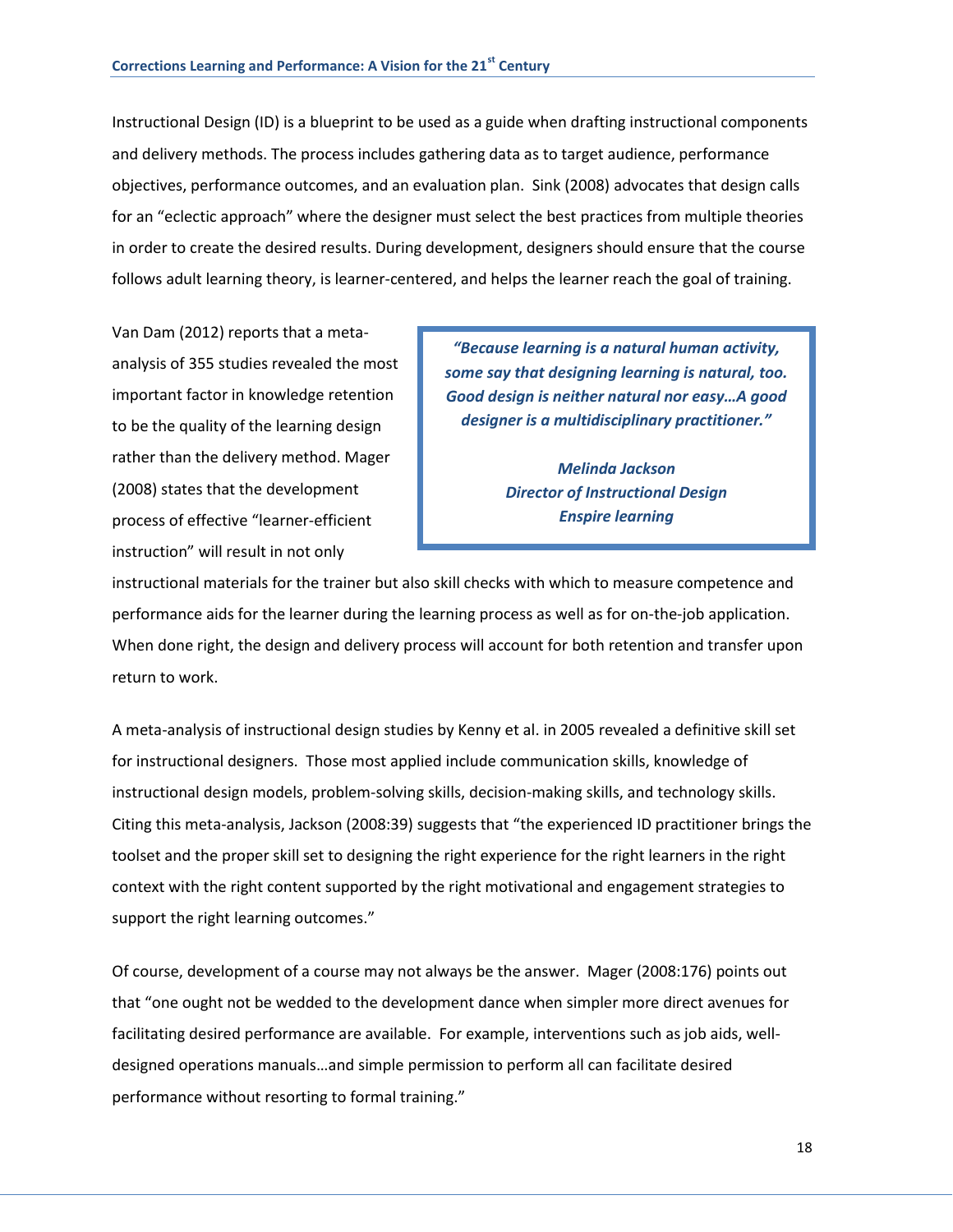There are 21 design models listed o[n www.instructionaldesign.org/models/index.html.](http://www.instructionaldesign.org/models/index.html) Whatever model one uses, the key is fidelity to the model. Criteria for measurement should be developed during the design phase and conducting a transfer evaluation should be an essential activity of the evaluation phase.

## <span id="page-20-0"></span>**Program Design**

Wick, Pollock and Jefferson (2010) postulate that in the end, agencies invest in learning for one reason: performance. Enhanced performance of the individual leads to enhanced performance of the organization whether it's in more efficient task completion or better retention. The effectiveness of a learning initiative should be gauged by its impact on the agency. To this end, learning programs should incorporate business outcomes into their design.

Business outcomes specify what learners will do on the job and how that behavior will benefit the agency. Traditional learning objectives are generally measured at the end of an event and focus on abilities. Business outcomes are generally measured on the job and focus on behavior and performance. Examples of business outcomes (versus learning objectives) are increasing productivity, reducing the number of injuries on the job, and higher retention rates.

Wick et al. (2010) state that while course design is vital, what comes before and after the learning event is as important as the event itself. They go on to recommend a before, during, and after paradigm in order to focus on learning as an experience rather than an event. The process includes four phases of learning: preparation, learning, transfer, and achievement.

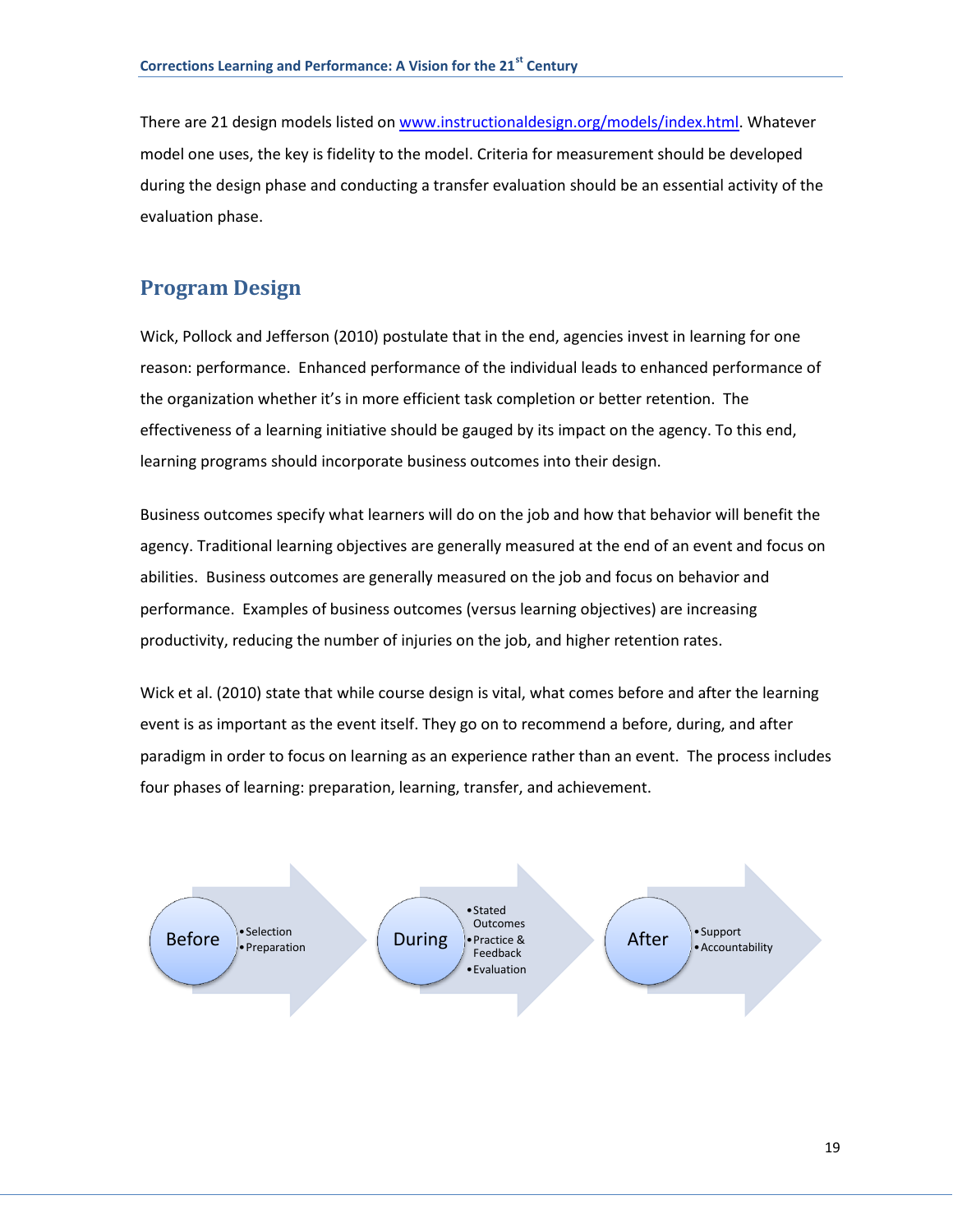Preparation should include the selection of the right people for the right course, meaningful preparatory work, preprogram meeting(s) between participants and their supervisors, and the provision of a program overview to the participant's

*"Ineffective training is a huge waste of organizational time and resources."* 

*Melinda Jackson Director of Instructional Design Enspire learning*

supervisor. In addition to the actual course, the learning phase should include the use of preparatory learning, links to expected outcomes and relevance, practice with supervision and feedback, and a process check (end of course evaluation). The transfer phase includes performance support resources, supervisor involvement, and accountability. The achievement phase should include recognition and assessment.

# <span id="page-21-0"></span>**Methods/Modality**

The key findings from a 2010 meta-analysis and review of online learning by the U.S. Department of Education indicated that learning outcomes from online students modestly exceeded those of students receiving face-to-face instruction. Further findings indicated that blended learning was more effective than purely online instruction and instructor-directed or collaborative study provided better outcomes than independent study. The study results also indicate that online learning appears to be effective across content and learner types.

After reviewing 30 years of literature on virtual learning, Brookshire, Lybarger, and Keane (2010) offer the following conclusions: there are multiple benefits to the employee including flexibility and control, the ability to take extra time as necessary, and a safe learning environment. Benefits to the employer include cost effectiveness, ability to reach larger numbers of staff, consistency in content, detailed tracking, and attractiveness to employees. Benefits that apply to both learner and agency include current and relevant content, shorter delivery times and less interference with time on the job. They further conclude that research has identified that the blending of learning- a combination of virtual and face-to-face training – enhances the probability of success.

It is important to note that as with other delivery modalities, design is essential to meet the needs of multiple learning styles, assessment is vital, and learner characteristics and workplace environment will affect outcomes.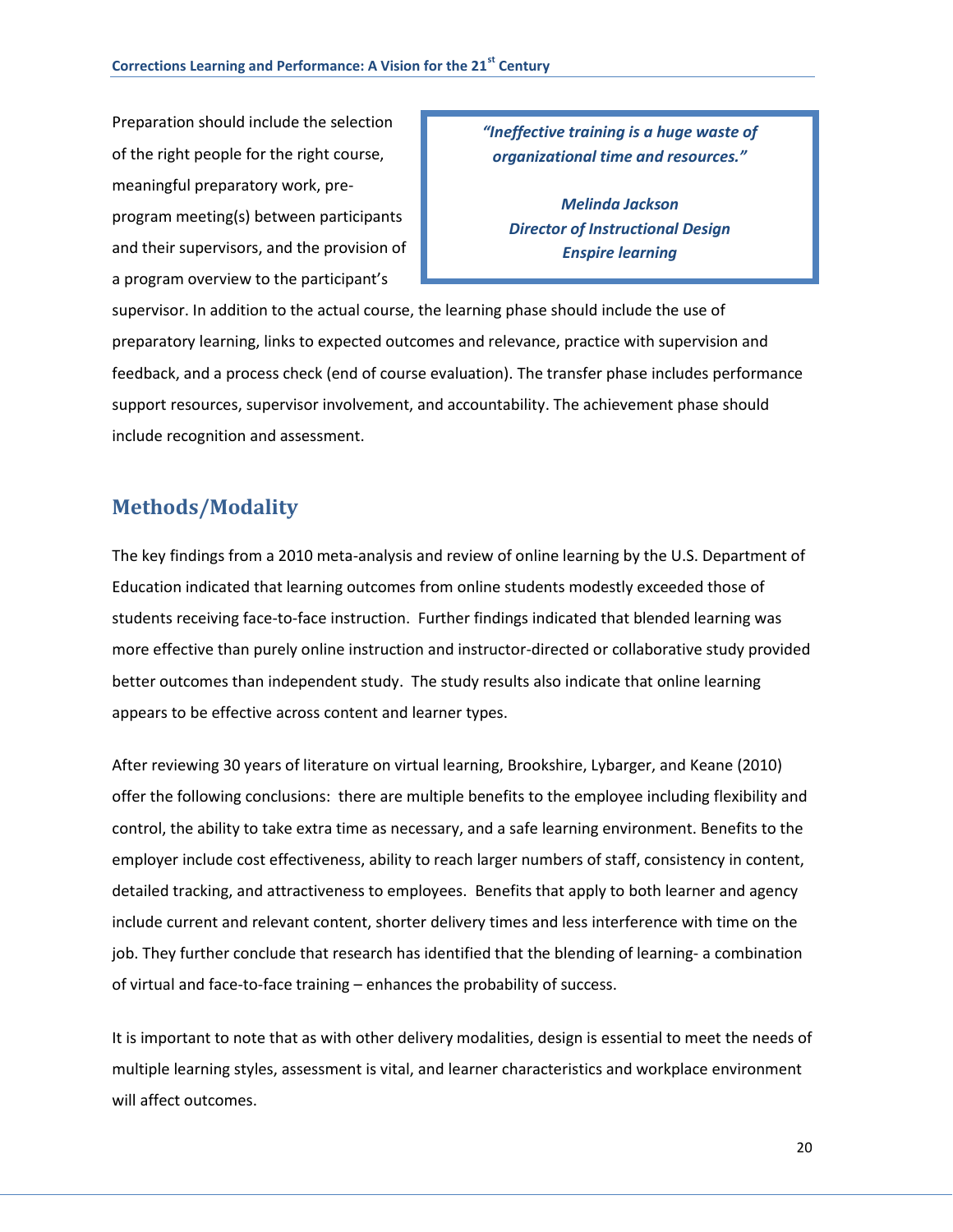### <span id="page-22-0"></span>**Transfer**

Experts generally agree that typical levels of transfer of learning from classroom to the job range from 10 to 30 percent. In a review of the available research, Broad and Phillips (1997) found that as little as 15 percent of content is still being applied by learners a year after the learning event. What contributes to such low application? Broad and Phillips (1997:8) state that beginning in 1957 with Mosel, multiple studies (Rouiller and Goldstein 1993, Boothman and Feldstein 1989-1993, Brinkerhoff and Montesino 1995, Xiao 1996) have reinforced the concept that "it is the top management, through the organizational climate or reward structure it creates, that is really doing the training, regardless of what the training staff does. The training administered by the training staff 'sticks' only if it coincides with what top management is teaching every day."

Broad and Newstrom (1992) identified nine barriers to transfer as perceived by trainees. Of the nine, most were related to organizational leadership and culture. The barriers included interference in work environment, lack of enforcement on the job, non-supportive organizational structure, perceived impracticality of the training, perceived irrelevance of the training, discomfort with change, lack of trainer follow-up after training, poor training design and/or delivery, and peer pressure against change.

*"Trainers cannot leave to chance the transfer to the workplace of their students' skills and knowledge; they must build strategies aimed at encouraging transfer into their course designs."* 

> *Linda Smith Rutledge Central Intelligence Agency*

Wick et al. (2010) offer that failure of transfer is attributable to all parties involved. Designers fail to incorporate assessment and tracking mechanisms. Management sets unclear or conflicting priorities and fails to hold staff accountable to application of learning. Learning participants have weak or no

goals, are not motivated, and have low expectations. Supervisors are not engaged, don't provide the opportunity for employees to apply new skills or knowledge or fail to provide feedback when new skills are applied. Additionally, peer pressure, lack of support from the training department, lack of follow up, and lack of action plans contribute to failure to transfer. According to Wick, learning professionals and supervisory staff share the burden for the success or failure of learning programs. Even if the training is a success, if there is no transfer, the training has failed.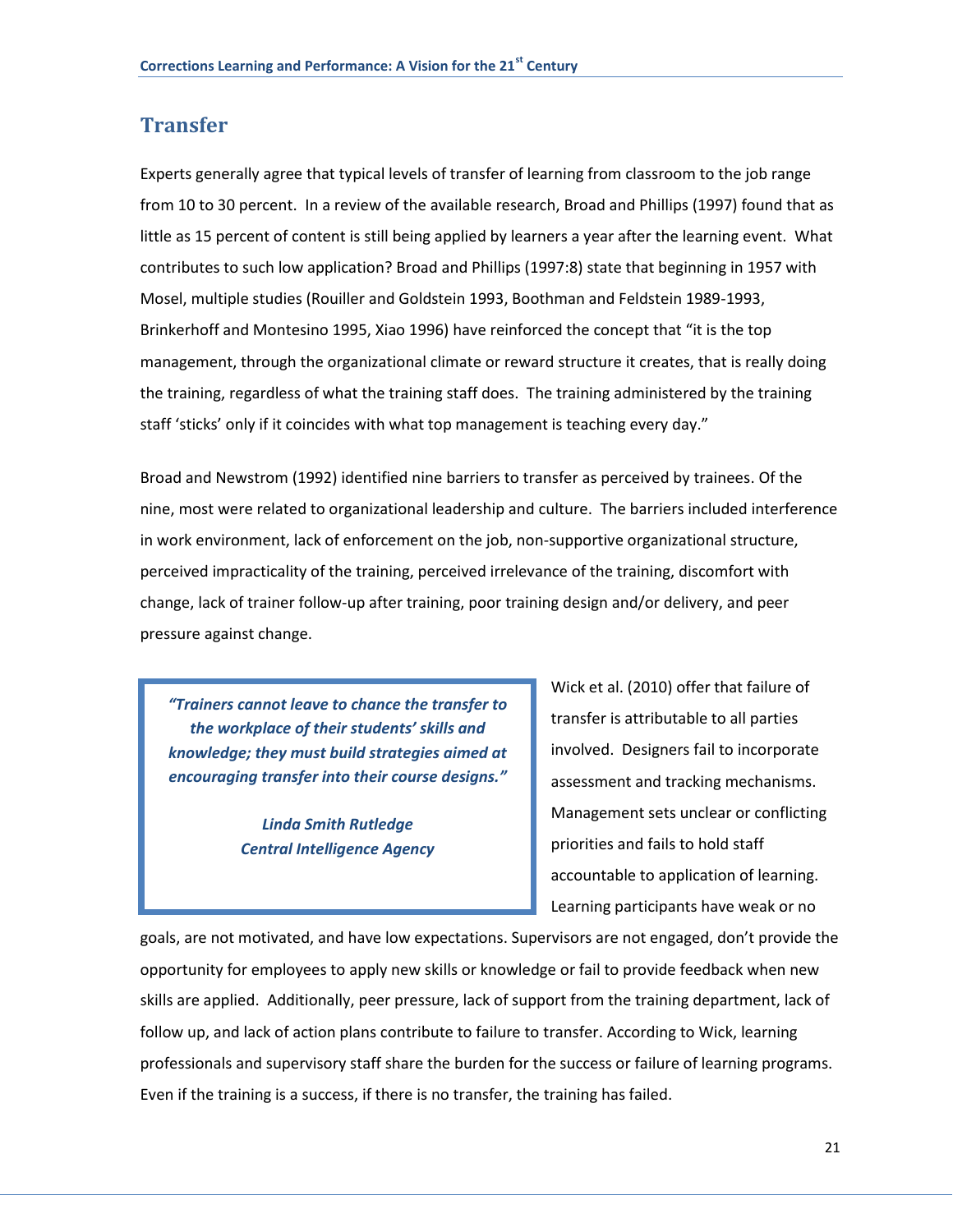Broad (1982) identified five critical dimensions of management support including involvement of upper management in program design and transfer expectations, pre-training preparation, support during training, linkage of training content to job performance, and follow-up support in relationship to investment in the training.

After a thorough review of the available literature and research, Russ-Eft (2002) developed a taxonomy for workplace learning and transfer. This typology identifies pre-training elements, training design elements, and post-training elements as well as work environment elements that correlate to trainee efficacy. She states that situational elements including supervisor support, supervisor sanction, workload, opportunity to use new skills and knowledge, and peer support affect workplace learning and transfer. Additionally, training design elements such as practice, overlearning, and goal setting (among others) have been shown to increase workplace transfer of acquired skills and knowledge and to improve performance.

Wick et al. (2010) propose that the real work begins when the class ends. And while there is no magic bullet to solve the transfer issue, there are strategies and tactics that can enhance learning transfer. It is also important to remember that without transfer, training itself actually increases cost and lowers productivity.

### <span id="page-23-0"></span>**Assessment**

Often times, our measures of success are quantitative (how many people trained, how many hours, how many course offerings) or we rely upon participant feedback to gauge our effectiveness. Rothwell (2005:273) points out that "evaluating training by measuring

*"Results are the last thing to evaluate, but the first thing to consider when planning a training program."* 

> *Donald Kirkpatrick Professor Emeritus University of Wisconsin*

participant reactions is easy, fast, and inexpensive. Unfortunately…the results focus on participant likes and dislikes rather than on the training's job-related or organizationally related impact. Participants may 'like' useless but entertaining training and 'dislike' boring but useful training."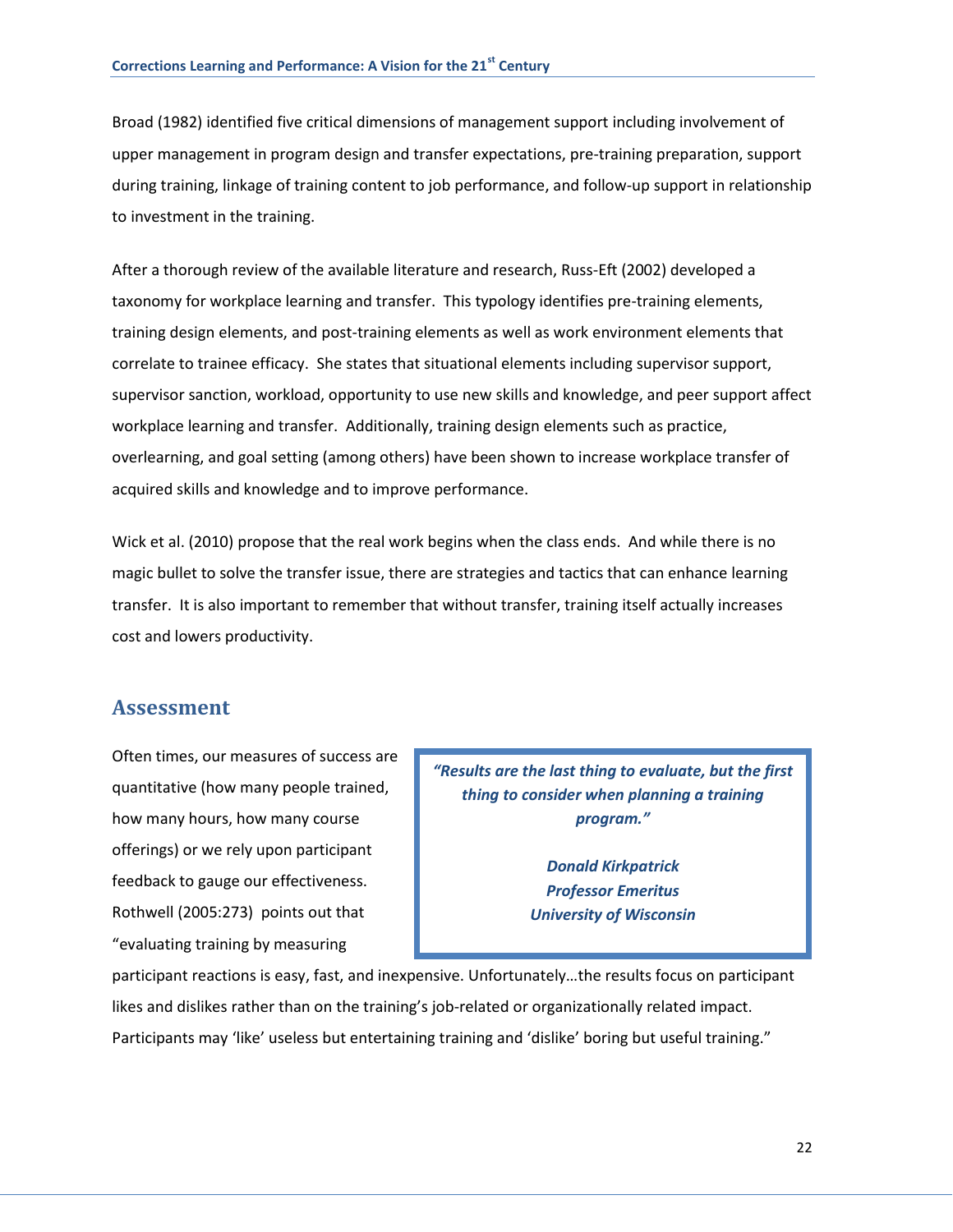Relying on participant feedback is a limited approach but not one that needs to be abandoned altogether: happy learners will share positive experiences back on the job. But how can we move from measuring activity levels to measuring results. How can we determine the impact of our learning programs on organizational objectives such as increased employee retention, reduced offender recidivism, critical incidences and use of force?

Julia Aucoin (2012) advances that evaluation is a process, derived from a model, and designed by educators such as Donald Kirkpatrick, Roberta Straessle Abruzzesse, and Daniel Shufflebeam. The process should involve content evaluation (testing and demonstration), outcome evaluation (changes in behavior), and impact evaluation (organizational improvement). Strategies for addressing each element of the evaluation process should be identified during the planning and design phase of learning.

Many agencies are familiar with and may be using the Kirkpatrick Model for Measuring Effectiveness. The model consists of four measurements, commonly referred to as Level 1, Level 2, Level 3, and Level 4. Kirkpatrick himself (2008:486) refers to the four measurements as reaction (a measure of satisfaction of the participants who attended the program); learning (the extent to which participants increased their knowledge, learned or improved present skills, or changed their attitudes); behavior (the extent to which participants applied what they learned when they returned to their jobs); and results (the improvement of morale, reduction in turnover, and any other benefits that came from attending the program).

Most agencies find that measuring at the higher levels (behavior and results) is difficult, costly, and time consuming. Wick et al. (2010:28) remind us of the importance of making the effort: "if the positive effects of learning and development cannot be measured, then presumably neither can the negative effects of reducing or eliminating it. Failure to routinely document the…value of training and development undoubtedly contributes to the practice of making training budgets among the first to be cut in periods of belt tightening."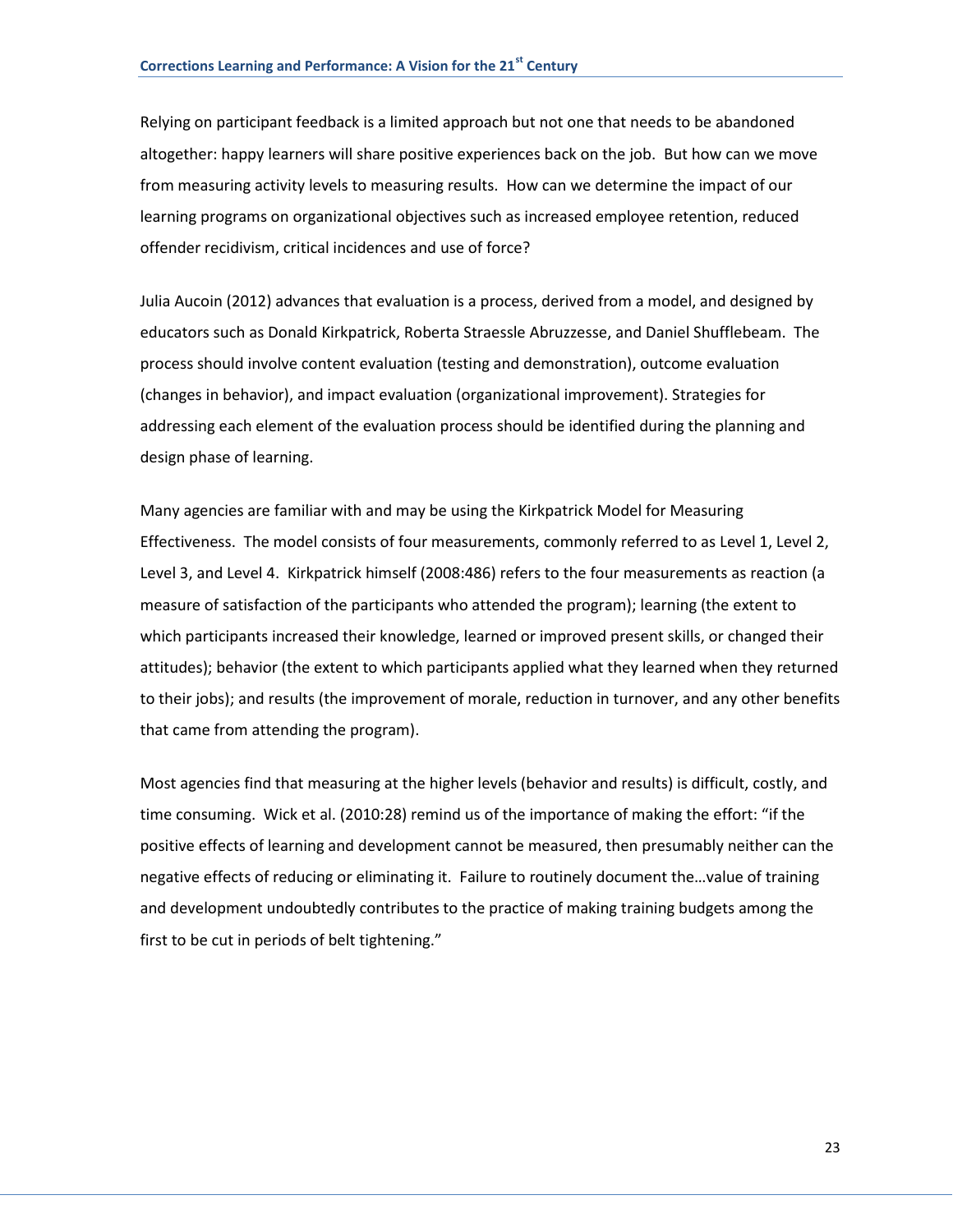# <span id="page-25-0"></span>**How Can We Make and Promote Change?**

As an industry, our challenge is to synthesize and integrate a vast knowledge base about human physiology (the brain), psychology (the mind), and philosophy (the heart) into effective learning and performance practices. We hope by now that you are pondering the possibilities for your own agencies and formulating thoughts about where to begin.

Change is not easy to make and very difficult to sustain; however, we are confident that with concerted and continued effort we can transform from an agency that trains staff to one that enhances human performance. To quote Peter Drucker, "The best way to predict the future is to create it." By developing this vision for our future, we have begun

*"If change is to be successful, it must in turn be aligned with the organization's mission, strategy, and goals and carried out with due attention to comparisons between desired and actual performance."* 

*William Rothwell Professor of Workforce Education and Development Pennsylvania State University*

to create it. Assessing our agency leadership and culture will be imperative for success.

In his book *Beyond Training and Development,* William Rothwell (2005:61) articulated the following transformation steps:

- $\bigoplus$  Make the case for change with trainers and stakeholders.
- $\bigoplus$  Build awareness of the possibilities.
- $\triangleq$  Assess and build support for change.
- $\triangleq$  Create a flexible roadmap for change.
- $\bigoplus$  Build competencies keyed to the change effort.
- $\triangle$  Communicate the need for change.
- $\triangleq$  Train people to think like HPE professionals.

We consider this paper the first step in our transformation. Our next steps include strategic planning sessions, ongoing professional development of staff to build competency and implementation of key initiatives beginning fiscal year 2013 including the following: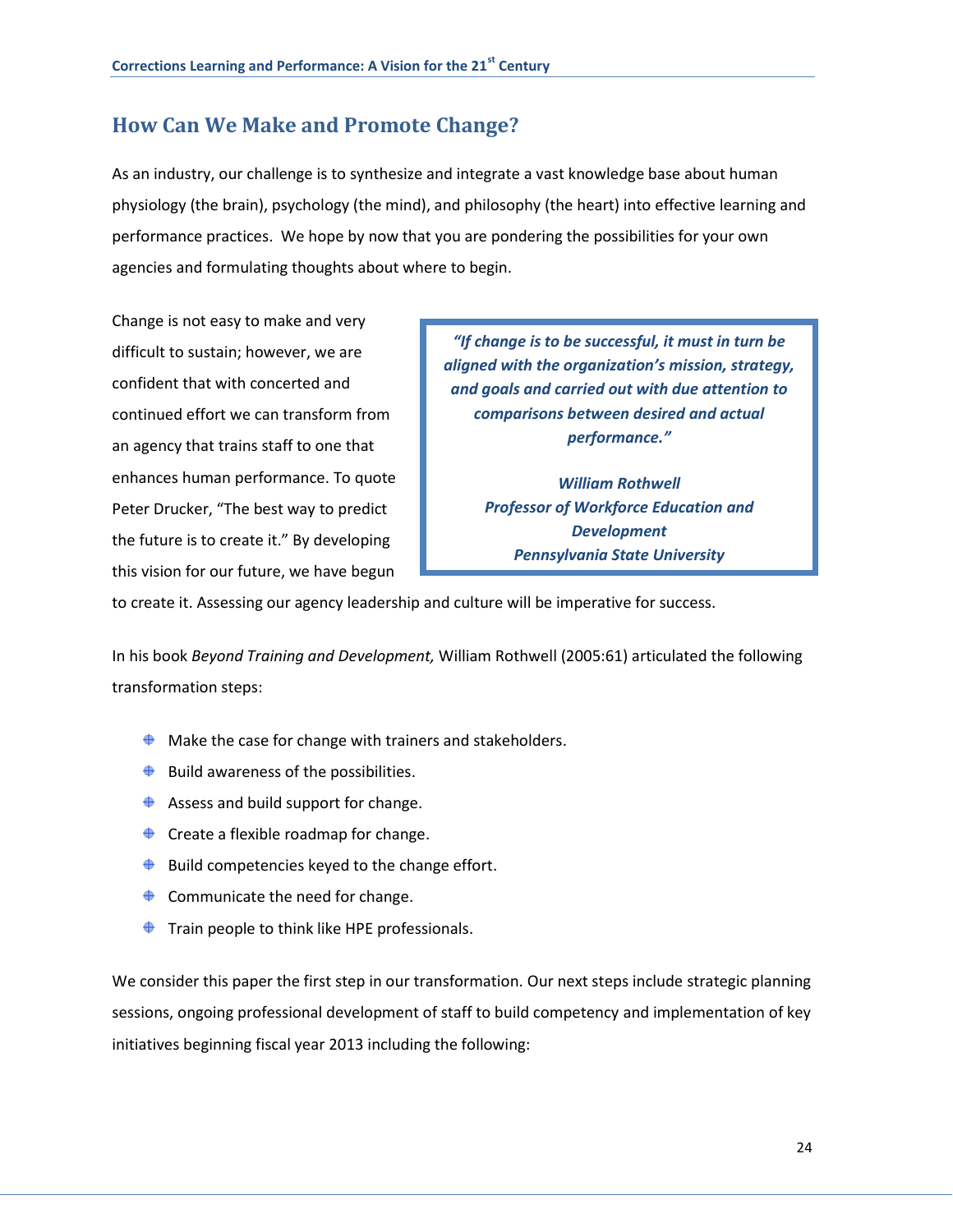- $\triangleq$  The update and revision of the trainer development series including "Training Design and Development," "Foundation Skills for Trainers," "Building Agency Success: Developing an Effective FTO/OJT Training Program," and "Training for Training Directors." Lesson plans will be examined to ensure that the instructional design and content are evidence-based.
- Development of a competency model for correctional learning leaders including administrators, facilitators, adjunct instructors, and subject matter experts. The model will include profiles, critical competencies, the skills required to use and develop the competencies, and the behaviors that reflect the core competencies.
- Development of a series of "How To" lesson plans for each of the areas identified as critical to success including research and benchmarking, instructional design, the incorporation of technology into learning programs, and assessment.

Additionally, we will continue to:

- $\triangle$  recruit and develop regional field coordinators and technical resource providers based on demonstrated competency and professionalism;
- $\triangleq$  bring industry thought leaders to your desktops via webinar through our Learning Administrators Virtual Community;
- $\triangleq$  explore emerging technology, theory, and practices including gamification, Web 3.0, and mobile learning;
- $\triangleq$  update our E-course catalog through the NIC Learning Center, making those courses available to the field for their own learning management systems when feasible; and
- $\triangleq$  collect and disseminate current, relevant content regarding learning through our Library and Information Center.

### <span id="page-26-0"></span>**Want More?**

This paper has focused on the "What." The "How" is a vast body of knowledge available in multiple formats and we encourage you to begin exploration today. We invite you to begin with the resources used to develop this paper. Additionally, the following resources are available to you: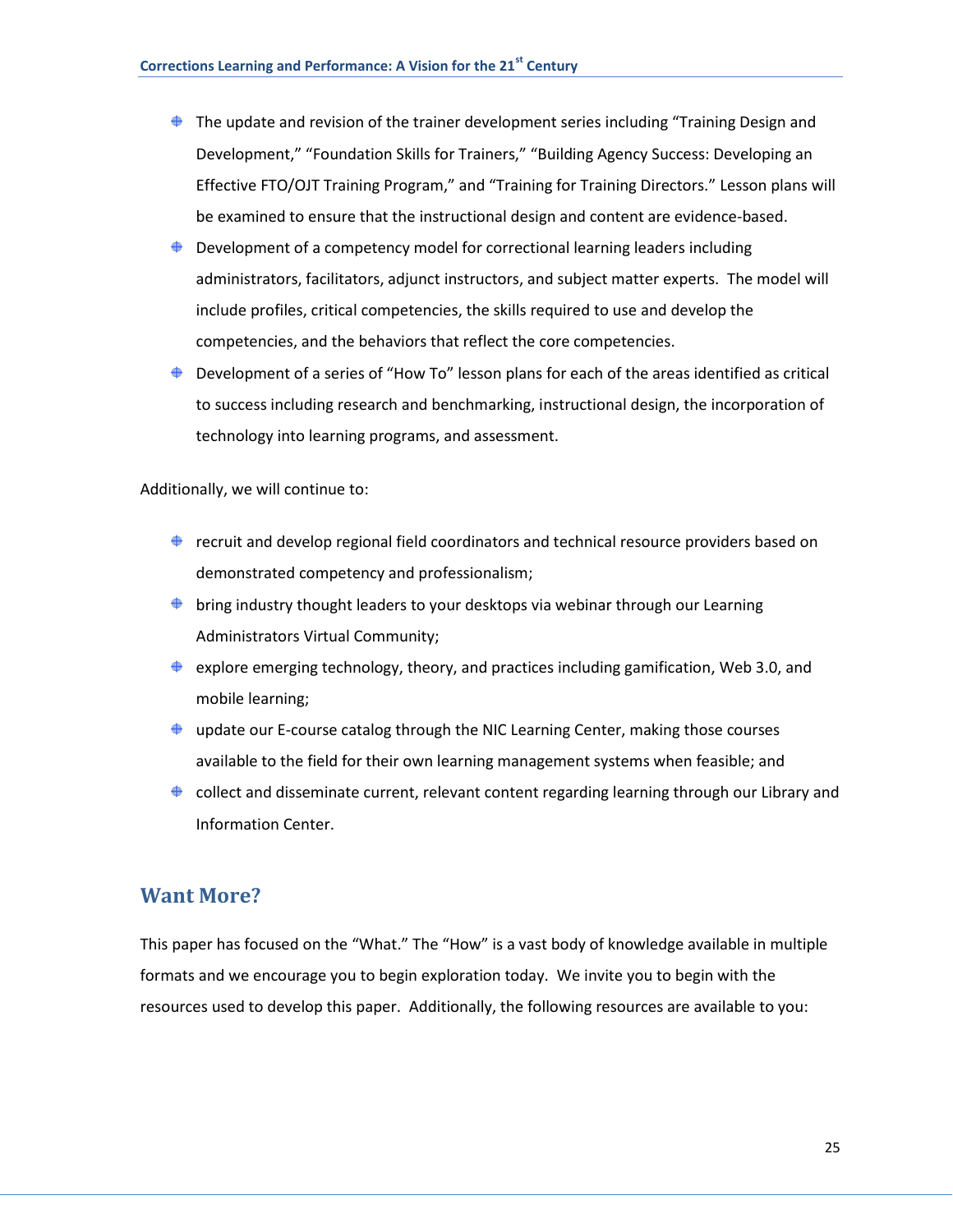#### **The Workplace Learning Annotated Bibliography**

Over seventy annotated citations are grouped according to what workplace learning is, its importance, how to implement it, and how workplace learning has been implemented. Available a[t http://static.nicic.gov/Library/024728.pdf](http://static.nicic.gov/Library/024728.pdf)

#### **Library and Information Help Desk**

The Robert J. Kutak Memorial Library is a specialized collection of over 18,000 correctionsrelated resources. The focus of the collection is on unpublished, operationally-oriented resources developed by correctional agencies for use by practitioners in the field. The collection includes items such as policies, procedural manuals, reports, newsletters, and training materials. The library also collects published materials on correctional topics and serves as a distribution center and archive for NIC publications. Almost one-third of the library's materials are available through our online library. The library also provides research support to corrections practitioners through the Online Help Desk. For access to the full collection and live onsite Information Experts, contact the Information Help Desk at [http://info.nicic.gov/Customer/Ask.aspx#](http://info.nicic.gov/Customer/Ask.aspx)

#### **Online Community**

NIC manages and supports a community for corrections professionals to share information, ask questions, and work together online. Public and private forums facilitate discussion on correctional topics. NIC also maintains blogs which are used to share information about NIC activities, announce opportunities, and solicit feedback from the field. Membership is free. Available a[t http://community.nicic.gov/user/CreateUser.aspx](http://community.nicic.gov/user/CreateUser.aspx)

### **NIC Learning Center**

NIC currently offers classroom training, Virtual Instructor Led Training (VILT), and self-paced ecourses that you can access online any time, any place. Access is available to corrections learning professionals. Available at [http://nic.learn.com](http://nic.learn.com/)

### **NIC Frontline Learning Center**

NIC is offering the [Frontline Learning Center](http://nic.learn.com/frontline) to correctional officers, detention officers, probation and parole officers, reentry specialists, correctional health professionals, and other correctional line staff. There are currently over 70 e-courses available in corrections topics, communication, ethics, team skills, and leadership.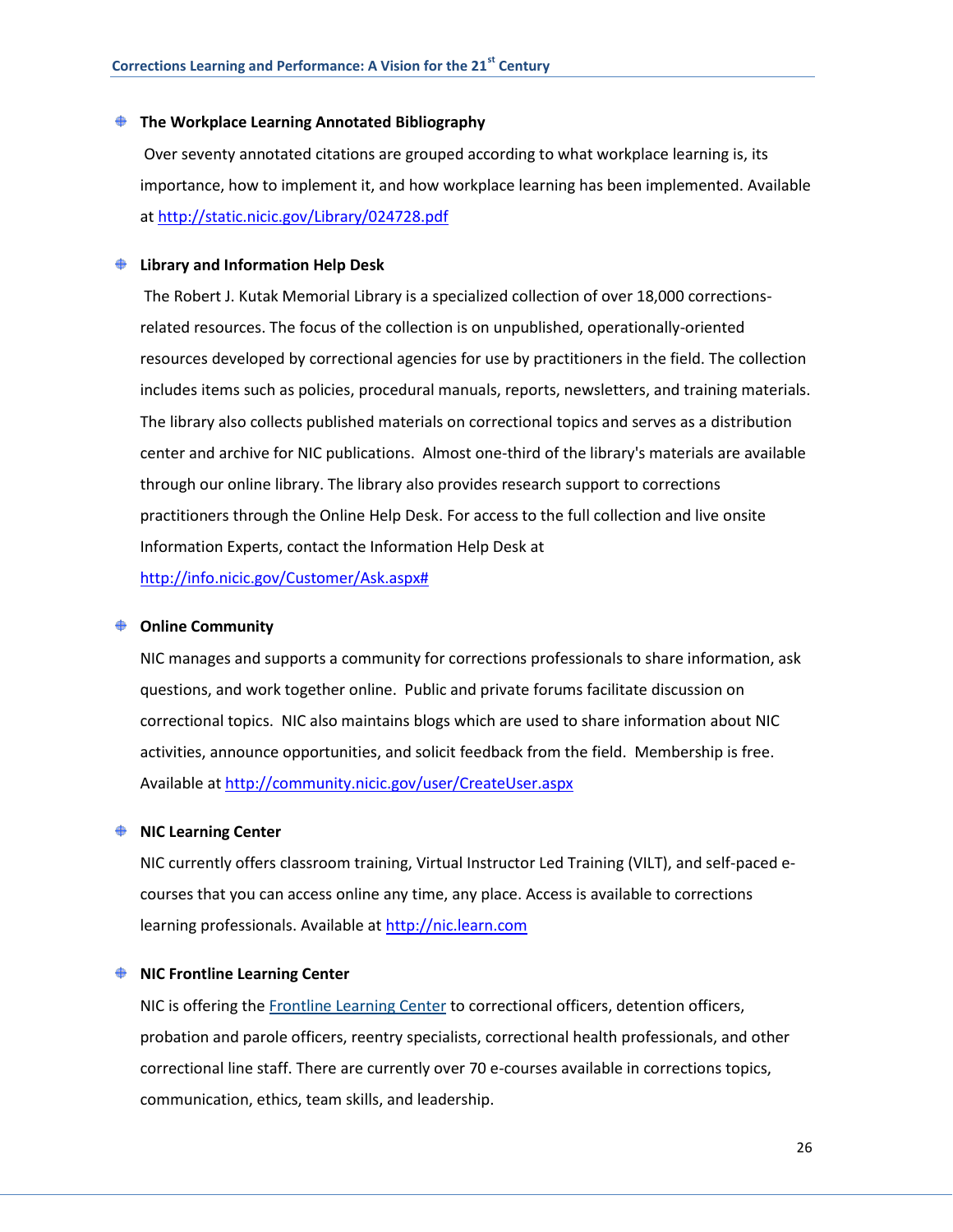# <span id="page-28-0"></span>**References**

Allix, Nicholas M. 2011. "Knowledge and Workplace Learning." In Margaret Malloch, Len Cairns, Karen Evans, and Bridget N. O'Conner (eds) *The SAGE Handbook of Workplace Learning*. London: SAGE Publications, pp. 132-148.

Argyris, Chris and Donald A. Schön. 1978. *Organizational Learning: A Theory of Action Perspective.*  Reading, MA: Addison Wesley.

ASTD Certification Institute. 2011. *Social Learning Update to the CPLP Candidate Bulletin.* Retrieved from [http://www.astd.org/Certification/For-](http://www.astd.org/Certification/For-Candidates/~/media/Files/Certification/Competency%20Model/SocialLearning1.ashx)[Candidates/~/media/Files/Certification/Competency%20Model/SocialLearning1.ashx](http://www.astd.org/Certification/For-Candidates/~/media/Files/Certification/Competency%20Model/SocialLearning1.ashx)

ASTD. 2004. *ASTD Competency Study: Mapping the Future*. Alexandria, VA: ASTD Press.

Aucoin, Julia. 2012. Evaluation Flipping the Hierarchy. *ASTD-Links, August 2012 Issue 2.* Retrieved from [http://www.astd.org/Publications/Newsletters/ASTD-Links/ASTD-Links-](http://www.astd.org/Publications/Newsletters/ASTD-Links/ASTD-Links-Articles/2012/08/Evaluation-Flipping-the-Hierarchy.aspx?CampaignCode=ar-2012.08.17-links-aug2&email=a4hall%40bop.gov&utm_medium=email&utm_source=bronto&utm_campaign=ar-2012.08.17-links-aug2)[Articles/2012/08/Evaluation-Flipping-the-Hierarchy.aspx?CampaignCode=ar-2012.08.17-links](http://www.astd.org/Publications/Newsletters/ASTD-Links/ASTD-Links-Articles/2012/08/Evaluation-Flipping-the-Hierarchy.aspx?CampaignCode=ar-2012.08.17-links-aug2&email=a4hall%40bop.gov&utm_medium=email&utm_source=bronto&utm_campaign=ar-2012.08.17-links-aug2)[aug2&email=a4hall%40bop.gov&utm\\_medium=email&utm\\_source=bronto&utm\\_campaign=ar-](http://www.astd.org/Publications/Newsletters/ASTD-Links/ASTD-Links-Articles/2012/08/Evaluation-Flipping-the-Hierarchy.aspx?CampaignCode=ar-2012.08.17-links-aug2&email=a4hall%40bop.gov&utm_medium=email&utm_source=bronto&utm_campaign=ar-2012.08.17-links-aug2)[2012.08.17-links-aug2](http://www.astd.org/Publications/Newsletters/ASTD-Links/ASTD-Links-Articles/2012/08/Evaluation-Flipping-the-Hierarchy.aspx?CampaignCode=ar-2012.08.17-links-aug2&email=a4hall%40bop.gov&utm_medium=email&utm_source=bronto&utm_campaign=ar-2012.08.17-links-aug2)

Austin, Michael J. 2008. "Strategies for Transforming Human Service Organizations into Learning Organizations: Knowledge Management and Transfer of Learning." *Journal of Evidence-Based Social Work* 5(3-4): 569-596

Baldwin, T.T. and K.J. Ford. 1988. "Transfer of Training: A Review and Directions for Future Research." *Personnel Psychology*. 41: 63-105.

Best Practices (n.d.). Retrieved August 27, 2012, from Wikipedia: [http://en.wikipedia.org/wiki/Best\\_practice](http://en.wikipedia.org/wiki/Best_practice)

Biech, Elaine, ed. 2008. *ASTD Handbook for Workplace Learning Professionals*. Alexandria, VA: ASTD Press

Biech, Elaine. 2005. *Training for Dummies*. Indianapolis, IN: Wiley Publishing.

Bingham, Tony and Marcia Conner. 2010. The New Social Learning: A Guide to Transforming Organizations Through Social Media. Alexandria, VA: ASTD Press.

Blackwell, Jeanine O'Neill and Bernice McCarthy. 2007. *Hold On, You Lost Me! Use Learning Styles to Create Training that Sticks*. Alexandria, VA: ASTD Press.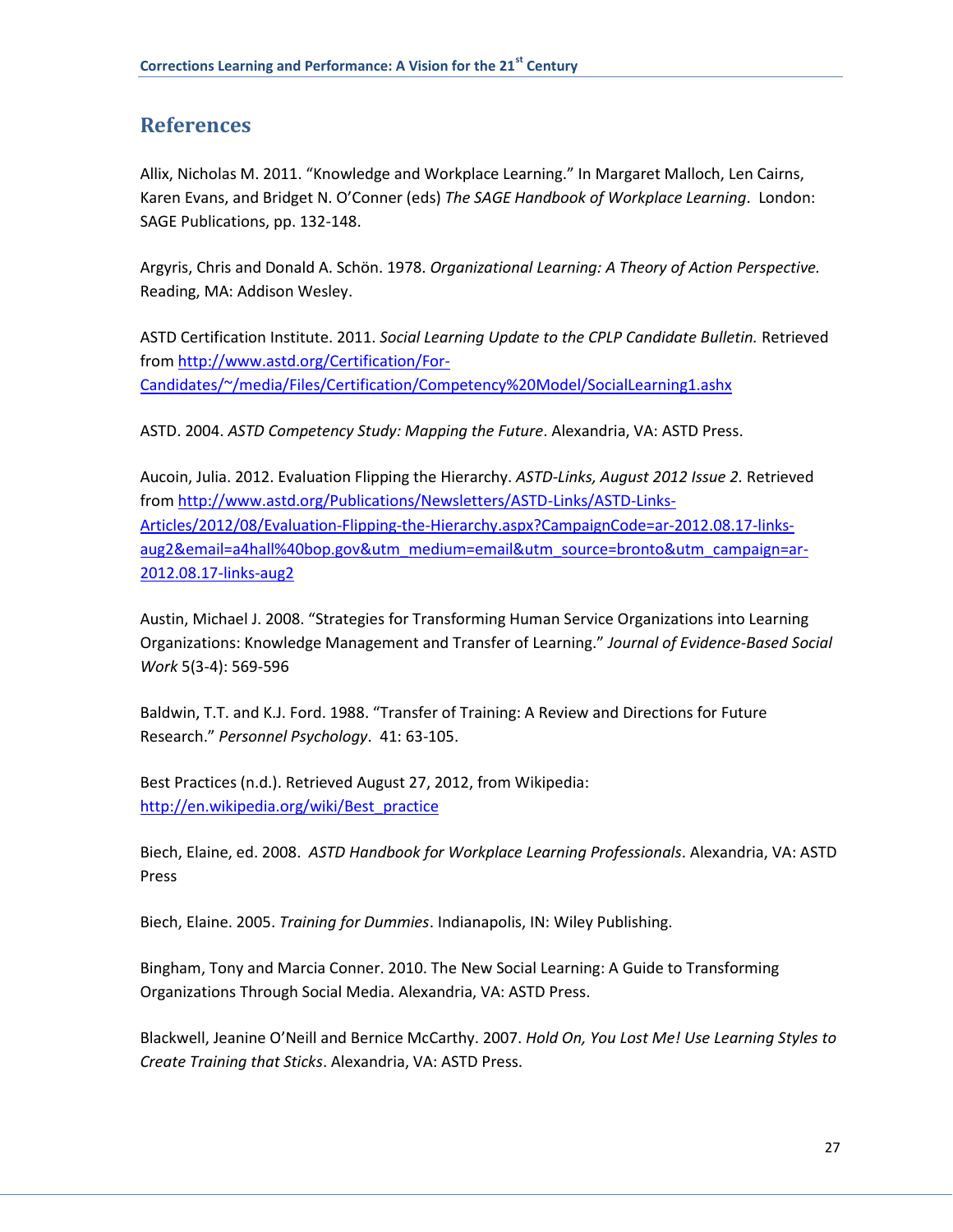Broad, Mary L. and J.W. Newstrom. 1992. *Transfer of Training: Action-Packed Strategies to Ensure High Pay-Off from Training Investments*. Reading, MA: Addison-Wesley.

Broad, Mary L. 1982. "Management Actions to Support Transfer of Training." *Training and Development Journal.* 36(5):124-130.

Broad, Mary L. and Jack J. Phillips (eds.). 1997. *In Action: Transferring Learning to the Workplace.*  Alexandria, VA: ASTD Press.

Brookshire, Robert G., Kara M. Lybarger, and Lynn B. Keane. 2011. "Virtual Workplace Learning: Promises Met?" In Margaret Malloch, Len Cairns, Karen Evans, and Bridget N. O'Connor (eds) *The SAGE Handbook of Workplace Learning*. London: SAGE Publications, pp. 331-340.

Burrus, Daniel. "20/20 Vision: A Past So Innovative It's Ahead of Its Time." *Wired,* July 2012: 89

Carliner, Saul. 2012. "Informal Learning: The Basics" ASTD Webinar. July 17, 2012

Clark, Ruth Colvin. (2012, July 16). Blended Learning is Better Than Instructor-Led or Online Learning Alone. Message posted to [http://www.astd.org/Publications/Blogs/L-and-D-Blog/2012/07/Blended-](http://www.astd.org/Publications/Blogs/L-and-D-Blog/2012/07/Blended-Learning-Is-Better-Than-Instructor-Led-or-Online-Learning-Alone.aspx)[Learning-Is-Better-Than-Instructor-Led-or-Online-Learning-Alone.aspx](http://www.astd.org/Publications/Blogs/L-and-D-Blog/2012/07/Blended-Learning-Is-Better-Than-Instructor-Led-or-Online-Learning-Alone.aspx)

Clark, Ruth Colvin. 2010. *Evidence-Based Training Methods.* Alexandria, VA: ASTD Press.

Downes, Stephen. (2005, October 15). E-Learning 2.0. Message posted to <http://www.downes.ca/post/31741>

Duke University. "What is the difference between assessment and evaluation?" [http://web.duke.edu/arc/documents/The%20difference%20between%20assessment%20and%20ev](http://web.duke.edu/arc/documents/The%20difference%20between%20assessment%20and%20evaluation.pdf) [aluation.pdf](http://web.duke.edu/arc/documents/The%20difference%20between%20assessment%20and%20evaluation.pdf) accessed July 24, 2012.

Garvin, David A. 2000. *Learning in Action: A Guide to Putting the Learning Organization to Work*. Boston, MA: Harvard Business School Press.

Hager, Paul. 2011. "Theories of Workplace Learning." In Margaret Malloch, Len Cairns, Karen Evans, and Bridget N. O'Conner (eds) *The SAGE Handbook of Workplace Learning*. London: SAGE Publications, pp. 17-31.

Hart, Jane. 2012. Internet Time Alliance white paper "Learning in the Social Workplace." Retrieved from<http://internettimealliance.com/wp/wp-content/uploads/2011/11/liswpwp.pdf>

Herrmann-Nehdi, Ann. 2008. "The Learner: What We Need to Know." In Elaine Biech (ed) *ASTD Handbook for Workplace Learning Professionals*. Alexandria, VA: ASTD Press, pp. 213-231.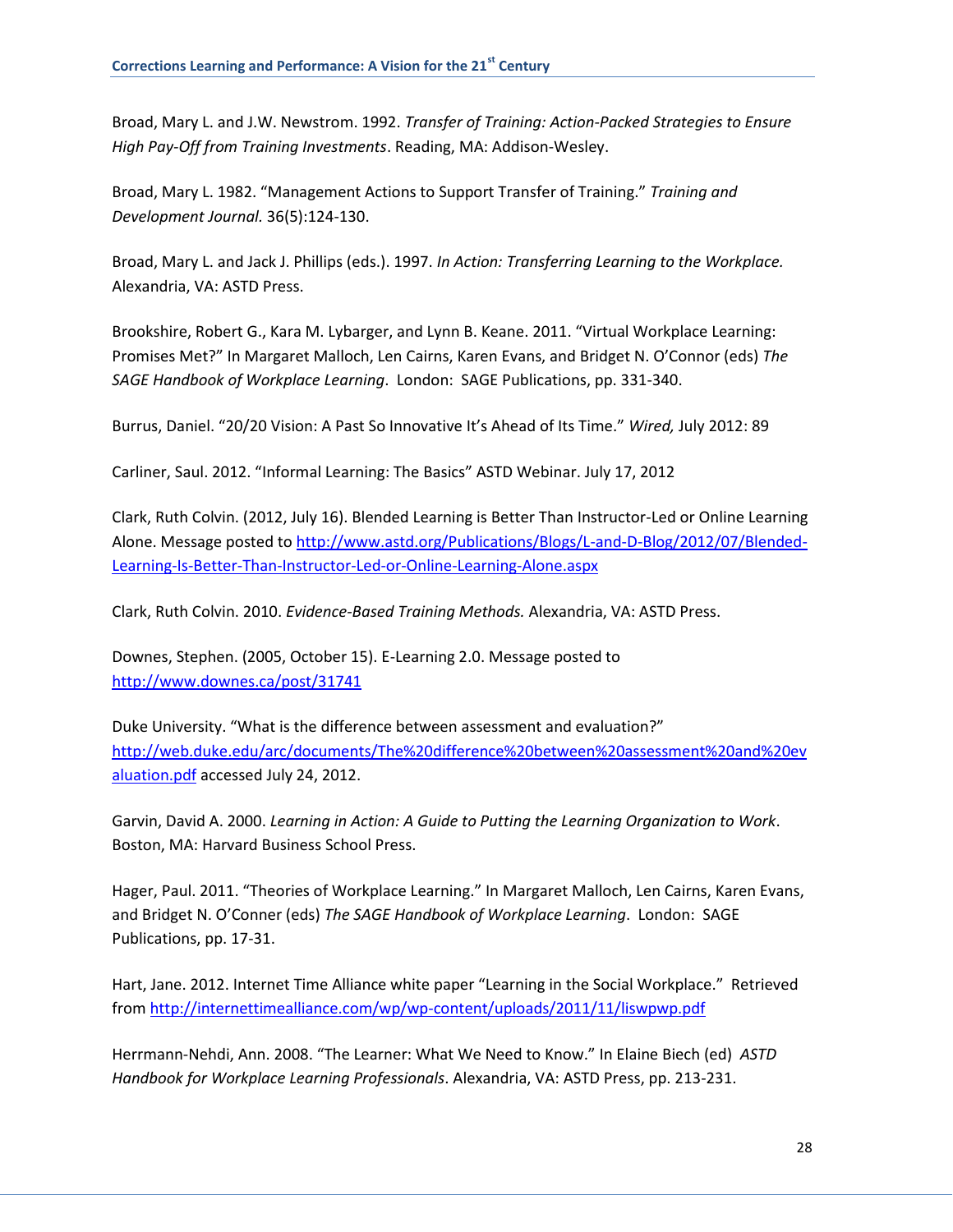Hofmann, Jennifer and Nanette Miner. 2008. "Real Blended Learning Stands Up: Moving beyond mixed offerings to build the best blended learning." *T+D Magazine* (September):28-31.

Holton, E.F., R.A. Swanson and S. Naquin. 2001. "Andragogy in Practice: Clarifying the Andragogical Model of Adult Learning." *Performance Improvement Quarterly* 14(1):118-143. [http://richardswanson.com/publications/Swanson\(2001\)Androgogyinpr.pdf,](http://richardswanson.com/publications/Swanson(2001)Androgogyinpr.pdf) accessed August 29, 2012

Israelite, Larry. 2006. *Lies About Learning: Leading Executives Separate Truth from Fiction In a \$100 Billion Industry*. Alexandria, VA: ASTD Press.

Jackson, Melinda. 2006. "Lies About the Design of Learning." In Larry Israelite (ed) *Lies About Learning: Leading Executives Separate Truth from Fiction In a \$100 Billion Industry*. Alexandria, VA: ASTD Press, pp. 27-42.

Kelly, David. 2012, March 20. Curation: A Core Competency for Learning Professionals. Message posted to [http://learningcircuits.blogspot.com/2012/03/curation-core-competency-for](http://learningcircuits.blogspot.com/2012/03/curation-core-competency-for-learning.html)[learning.html](http://learningcircuits.blogspot.com/2012/03/curation-core-competency-for-learning.html)

Kirkpatrick, Donald L. 2008. "Evaluating Training Programs: Luminary Perspective." In Elaine Biech (ed) *ASTD Handbook for Workplace Learning Professionals*. Alexandria, VA: ASTD Press, pp. 485-491.

Knowles, Malcolm S., Elwood F. Holton III, and Richard A. Swanson. 2011. *The Adult Learner: The Definitive Classic in Adult Education and Human Resource Development Seventh Edition*. Burlington, MA: Elsevier.

Kouzes, Jim and Barry Posner. 1995. *The Leadership Challenge: How to Keep Getting Extraordinary Things Done in Organizations 2nd Edition*. San Francisco: Jossey-Bass.

Lewis, Nancy J. 2011. "Soapbox: Informal Learning: Style vs. Substance". *Training* 48(1):18-20. Retrieved from<http://www.trainingmag.com/article/soapbox-informal-learning-style-vs-substance>

Mager, Robert F. 2008. "Designing and Developing Effective Learning: Luminary Perspective." In Elaine Biech (ed) *ASTD Handbook for Workplace Learning Professionals*. Alexandria, VA: ASTD Press, pp. 173-177.

Manning, George and Kent Curtis. 2009. *The Art of Leadership 3rd Edition*. New York: McGraw Hill.

Marsick, Victoria, Karen Watkins, and Bridget O'Connor. 2011. "Researching Workplace Learning in the United States." In Margaret Malloch, Len Cairns, Karen Evans, and Bridget N. O'Connor (eds) *The SAGE Handbook of Workplace Learning*. London: SAGE Publications, pp. 120-131.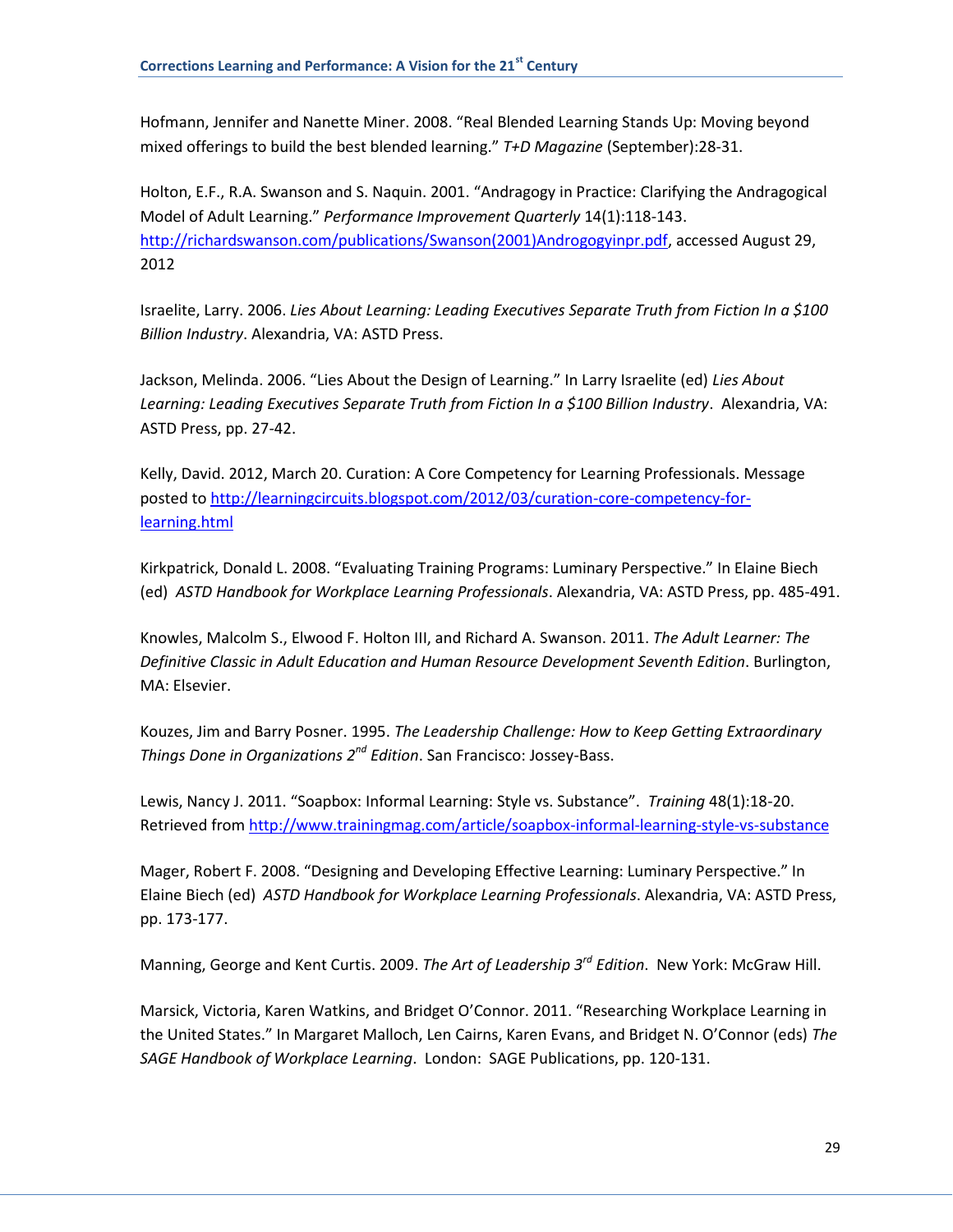McLagan, Patricia A. 2008. "Competencies and the Changing World of Work." In Elaine Biech (ed) *ASTD Handbook for Workplace Learning Professionals*. Alexandria, VA: ASTD Press, pp. 127-146.

McLagan, Patricia. 1989. *The Models*, vol. 3 in *Models for HRD Practice*. Alexandria, VA: ASTD Press.

Ober, Steven P. 2006. "Lies About Learning Organizations." In Larry Israelite (ed) *Lies About Learning: Leading Executives Separate Truth from Fiction In a \$100 Billion Industry*. Alexandria, VA. ASTD Press, pp. 177-188.

Popul Vuh - Sacred Book of the Mayans. Quoted in Peter Senge, C. Otto Scharmer, Joseph Jaworski, and Betty Sue Flowers *Presence: Human Purpose and the Field of the Future.* Cambridge, MA: The Society for Organizational Learning, Inc., 2004. 78.

Pretrial Justice Institute. "Panel -- Evidence-Based Reform." In *Symposium on Pretrial Justice: Summary Report of Proceedings*, 22. Washington, DC: Bureau of Justice Assistance, 2011. Retrieved from [http://pretrial.org/NSPJ%20Report%202011.pdf.](http://pretrial.org/NSPJ%20Report%202011.pdf)

Rothwell, William, Ethan Sanders, and Jeffrey Soper. 1999. *ASTD Models for Workplace Learning and Performance: Roles, Competencies, and Outputs*. Alexandria, VA: ASTD Press.

Rothwell, William. 2005. *Beyond Training and Development, 2nd Edition*. New York: American Management Association.

Russ-Eft, Darlene. 2002. "A Typology of Training Design and Work Environment Factors Affecting Workplace Learning and Transfer." *Human Resource Development* Review 1(March): 45-65. [http://www.corwin.com/upm-data/2885\\_3HRDR02.pdf#page=46,](http://www.corwin.com/upm-data/2885_3HRDR02.pdf#page=46) accessed July 24, 2012.

Russ-Eft, Darlene. 2011. "Towards A Meta-Theory of Learning and Performance." In Margaret Malloch, Len Cairns, Karen Evans, and Bridget N. O'Conner (eds) *The SAGE Handbook of Workplace Learning*. London: SAGE Publications, pp. 120-131.

Schugurensky, Daniel. 2000. *The Forms of Informal Learning: Towards a Conceptualization of the Field* (WALL Working Paper No. 19, 2000). Retrieved from <https://tspace.library.utoronto.ca/bitstream/1807/2733/2/19formsofinformal.pdf>

Senge, Peter, C. Otto Scharmer, Joseph Jaworski, and Betty Sue Flowers. 2004. *Presence: Human Purpose and the Field of the Future.* Cambridge, MA: The Society for Organizational Learning, Inc.

Sfard, Anna. 1998. "On Two Metaphors for Learning and the Dangers of Choosing Just One. *Educational Researcher* 27(2): 4-13 Retrieved from <https://www.msu.edu/~sfard/two%20metaphors.pdf>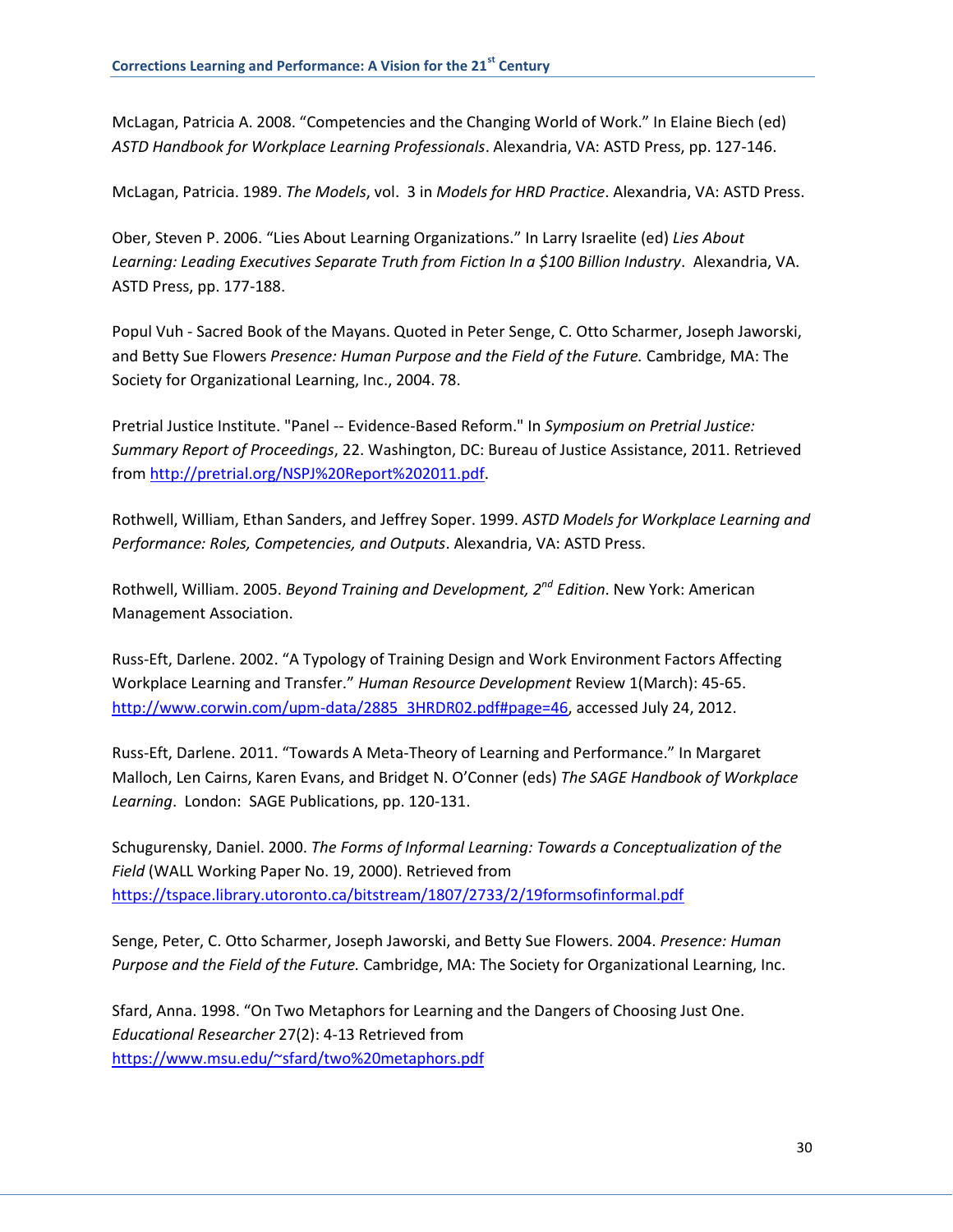Sink, Darryl L. 2008. "Instructional Design Models and Learning Theories." In Elaine Biech (ed) *ASTD Handbook for Workplace Learning Professionals*. Alexandria, VA: ASTD Press, pp. 195-212.

Stone, David E., "Lies About Research." In Larry Israelite (ed) *Lies About Learning: Leading Executives Separate Truth from Fiction In a \$100 Billion Industry*. Alexandria, VA: ASTD Press, pp. 189-204.

U.S. Department of Education, Office of Planning, Evaluation, and Policy Development. 2010. *Evaluation of Evidence-Based Practices in Online Learning: A Meta-Analysis and Review of Online Learning Studies.* Retrieved fro[m http://www2.ed.gov/rschstat/eval/tech/evidence-based](http://www2.ed.gov/rschstat/eval/tech/evidence-based-practices/finalreport.pdf)[practices/finalreport.pdf](http://www2.ed.gov/rschstat/eval/tech/evidence-based-practices/finalreport.pdf)

Vaughan, Karen. 2008. *Workplace Learning: A Literature Review*. Retrieved from [http://akoaotearoa.ac.nz/download/ng/file/group-189/n1575-workplace-learning-a-literature](http://akoaotearoa.ac.nz/download/ng/file/group-189/n1575-workplace-learning-a-literature-review.pdf)[review.pdf](http://akoaotearoa.ac.nz/download/ng/file/group-189/n1575-workplace-learning-a-literature-review.pdf)

Van Dam, Nick. 2012. "Designing Learning for a 21<sup>st</sup> Century Workforce." *T+D Magazine* (April): 49-53

Walden, Patrick R., Valerie C. Bryan, and Sunil Ramlall. 2011. "Informal learning in the workplace: a comparison of two models." *International Journal of Human Resources Development & Management* 11(1): 1-15.

Wenger, E., R. McDermott, and W.M. Snyder. 2002. *Cultivating Communities of Practice.* Boston, MA: Harvard Business School Press.

Wick, Calhoun, Roy Pollock, and Andrew Jefferson. 2010. The Six Disciplines of Breakthrough Learning: How to Turn Training and Development into Business Result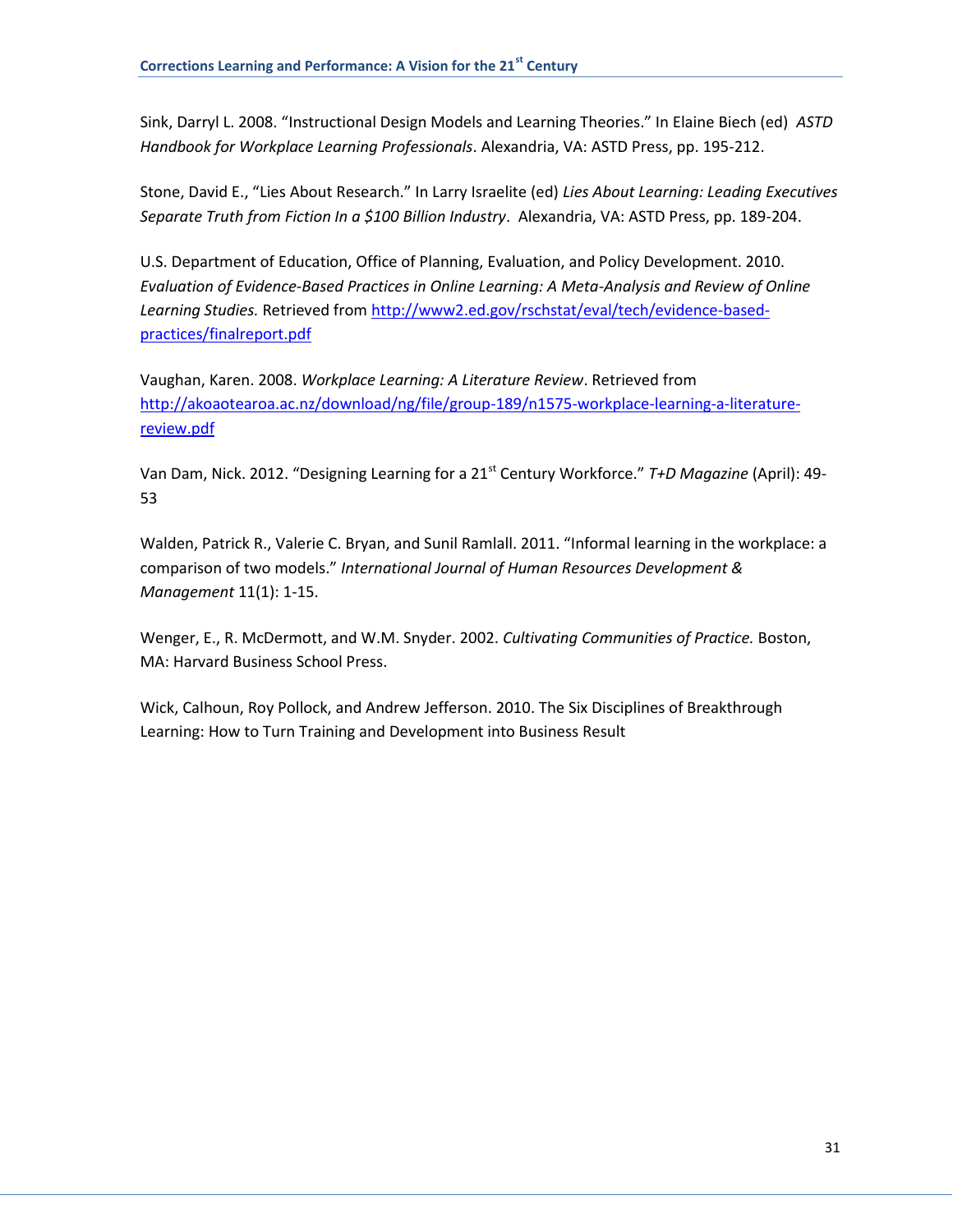# <span id="page-33-0"></span>**Appendix A – Theoretical Models and Implications for Learning Programs**

### **Behaviorism**

- •learner is passive recipient
- •break information down into small steps
- •frequent practice and reinforcement

#### Cognitive Theory

- •learner is active processor
- •embed transfer cues in content

•provide a variety of examples

#### Schema Theory

- •learner's background knowledge influences learning
- •active, involved learners critical to success

### Social Learning

#### •model behavior

•change in behavior is not necessarily accompanied by change in knowledge or attitude

### Adragogy

•instruction should match learner needs

•delivery should include individual tasks, group work, critical reflection

### Social Perspective

Theories

•environment shapes learning

•learners need opportunity to interact with peers and those more experienced and/or skilled

#### Connectionist Theories

•Knowledge should be chunked to reduce cognitive load

### Situated Cognition

- •use problem solving activities to facilitate mental models
- •utilize realistic scenarios and group problem solving

•support for learners via coaching

Organizational Learning **Theory** 

•Larger groups can learn and solve problems as a unit

Adapted from Table 9.1 "Training implications from specific learning theories" as published in *The SAGE Handbook of Workplace Learning* Chapter 9 "Towards A Meta-Theory of Learning and Performance" pp. 124-125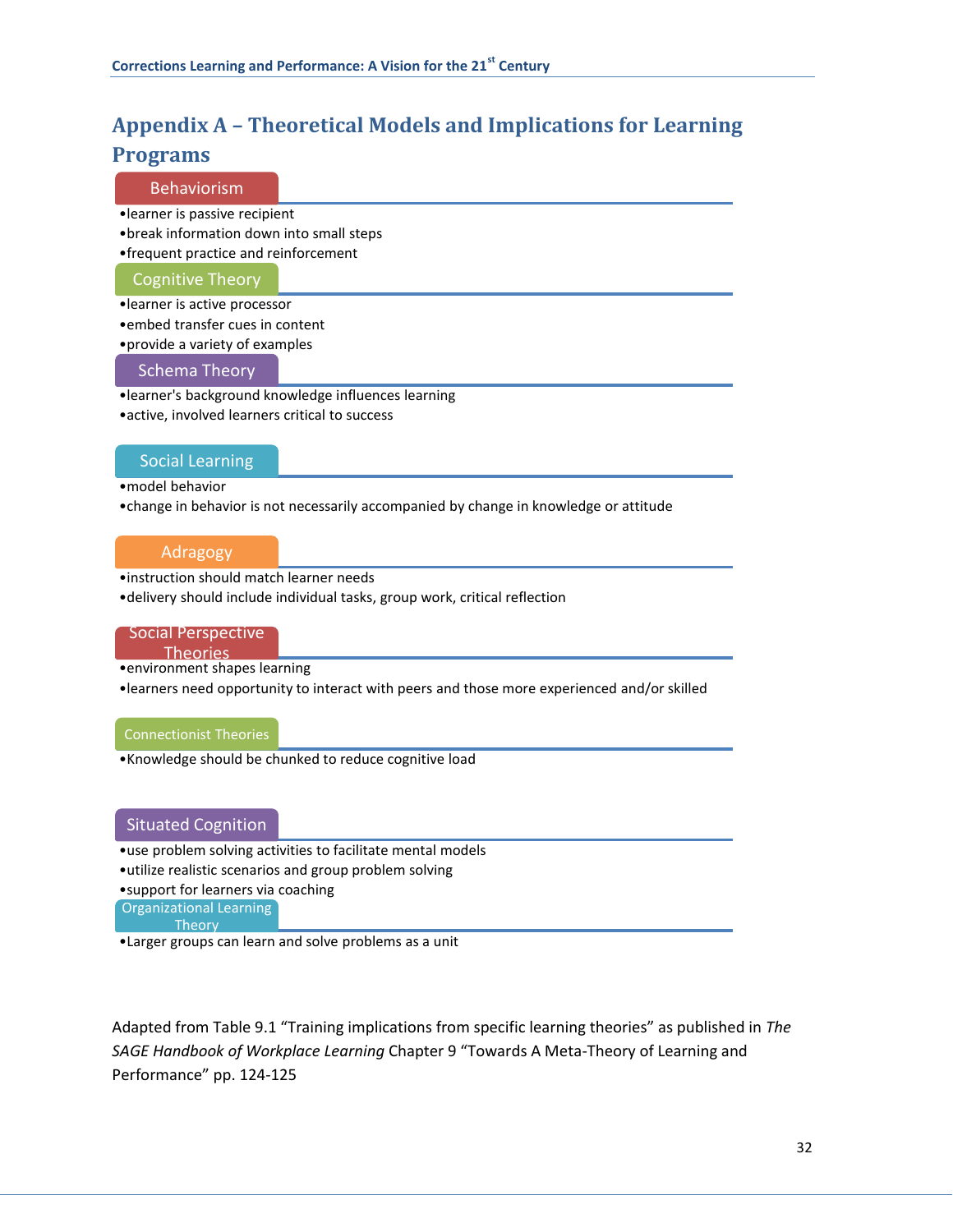# <span id="page-34-0"></span>**Appendix B – ASTD Competency Model\***



© 2011 by The American Society for Training & Development (ASTD). All Rights Reserved. For use by permission only.

\*Image used with permission from ASTD.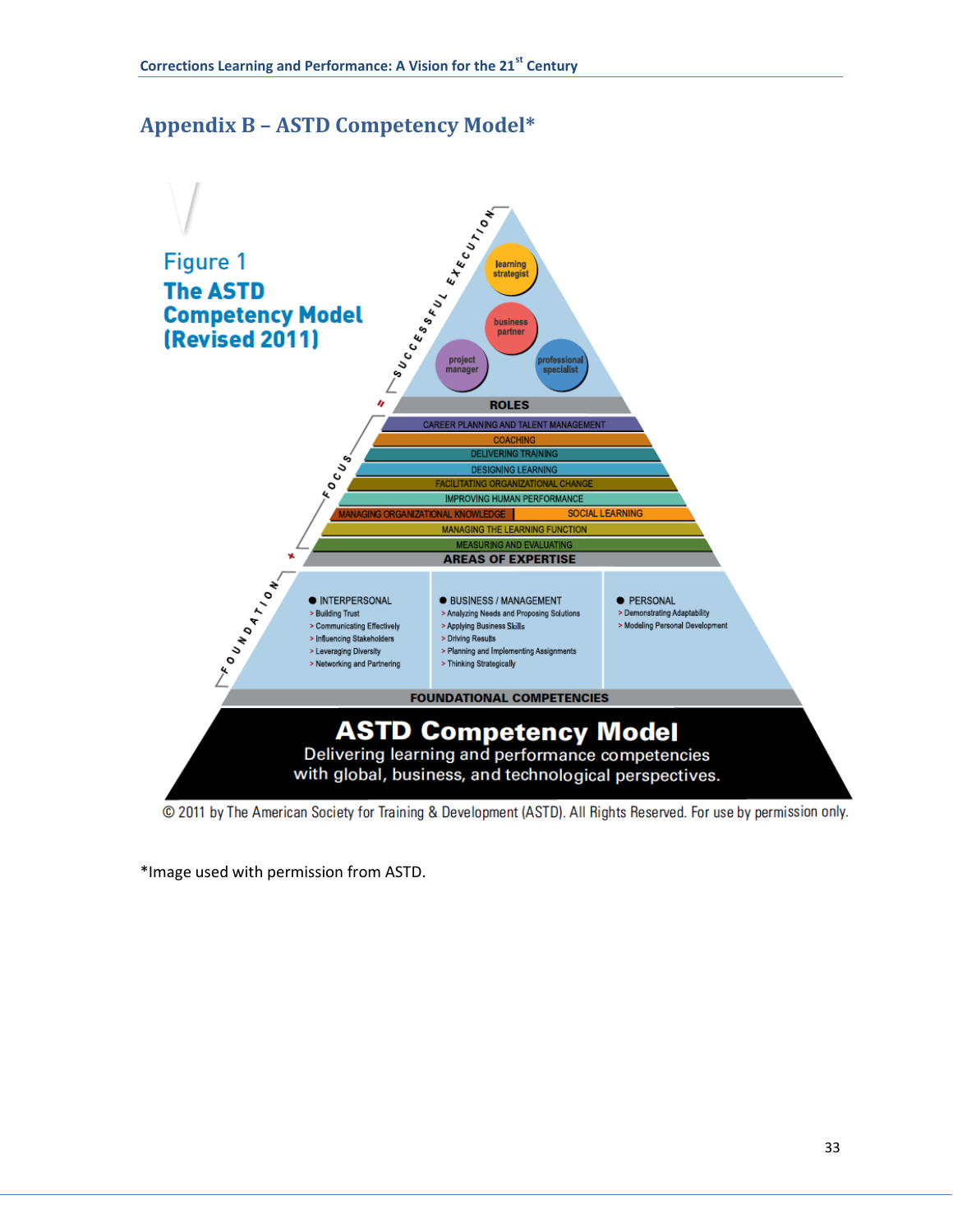# <span id="page-35-0"></span>**Appendix C – Glossary of Terms**

**Adult Learning**: "A term that encompasses the collective theories and principles of how adults learn and acquire knowledge." (Biech 2008:862)

**Andragogy**: "The adult learning theory popularized by Malcolm Knowles…based on five key principles that influence how adults learn: self-concept, prior experience, readiness to learn, orientation to learning, and motivation to learn." (Biech 2008:862) A sixth principle, the adult learner's need to know, was added in more recent years (Knowles et al. 2011)

**Assessment:** "focuses on learning, teaching, and outcomes…provides information for improving learning and teaching; process oriented." (Duke University 2012); "The process used to systematically appraise a learner's skill or knowledge level." (Biech 2008:863)

Benchmarking: "[A] careful search for excellence – taking the absolute best as a standard and trying to surpass that standard." (Manning and Curtis 2009:396)

**Best practices:** "method or technique that has consistently shown results superior to those achieved with other means, and that is used as a benchmark." (Wikipedia)

**Blended learning:** "using the best delivery methodologies available for a specific objective, including online, classroom-based instruction, electronic performance support, paper-based, and formalized or informal on-the-job solutions." (Hofmann and Miner 2008:28)

**Breakthrough learning:** a sudden advance in knowledge or comprehension.

**Community of Practice:** "groups of people who share a concern, a set of problems, or a passion about a topic, and who deepen their knowledge and expertise in this area by interacting on an ongoing basis." (Wenger, McDermott, and Snyder 2002:4)

**Competency:** "Observable behavior that is based on specific knowledge, skills, and attitudes that relate to performance." (Biech 2008:866)

**Double-Loop Learning:** "learning that occurs when error is detected and corrected in ways that involve the modification of an organization's underlying norms, policies, and objectives." (Argyris and Schön 1978:2-3)

**E-Learning:** "Term used to describe a structured learning environment in which the training or instruction is delivered electronically." (ASTD 2011:4)

**Evaluation:** "focuses on grades and may reflect classroom components other than course content and mastery level; product oriented." (Duke University 2012): "A multi-level, systematic method used for gathering information about the effectiveness and impact of training programs." (Biech 2008:869)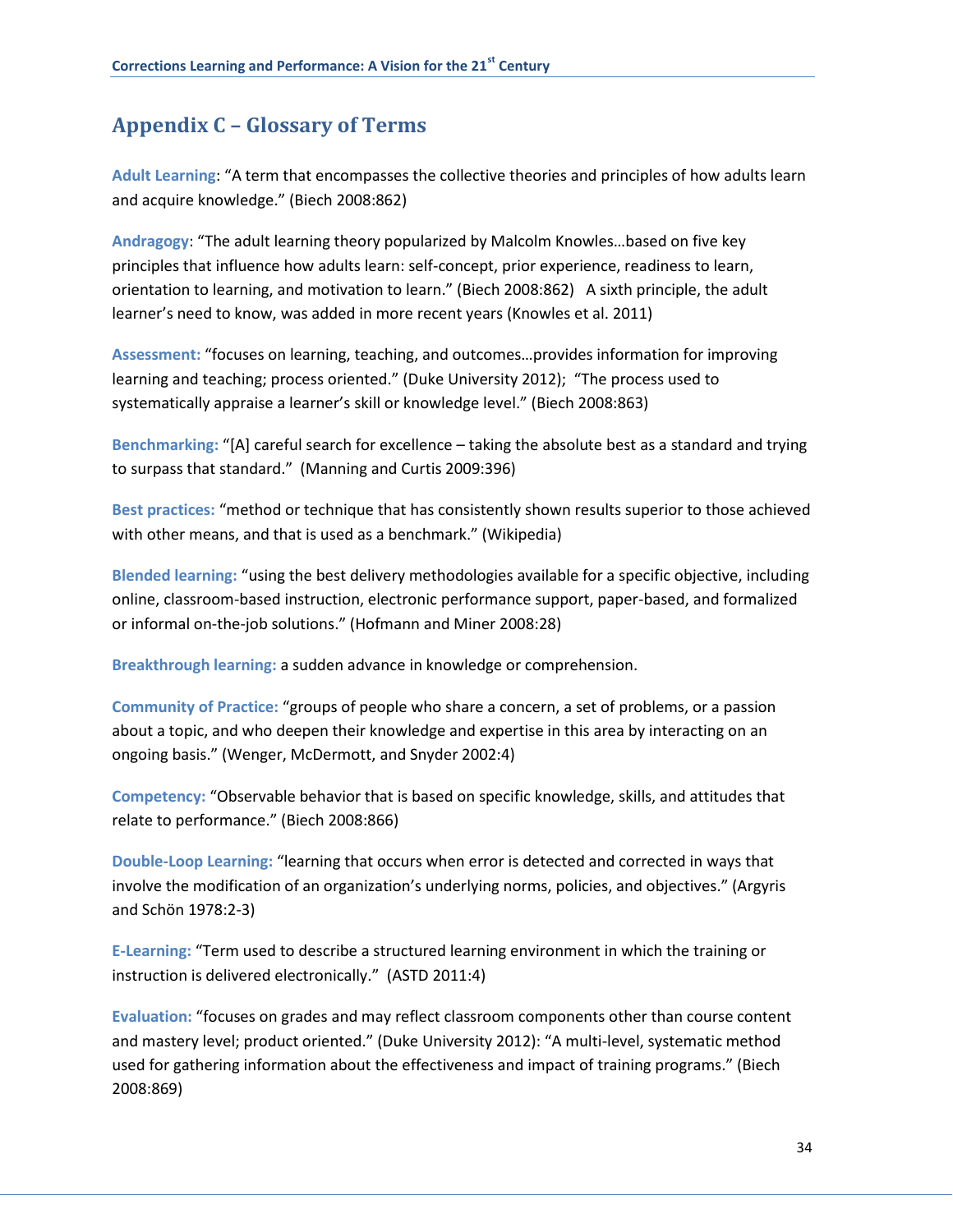**Evidence-based practices:** "a process for making decisions…the intentional and unbiased use of the best evidence available to make policy- and individual-level decisions…a process to make decisions rooted in evidence." (Pretrial Justice Institute 2011:22)

**Formal learning:** "learning in which both the learning goals and learning methods are chosen by an outside person or entity." (Walden, Bryan, and Ramlall 2011:3)

**Human performance enhancement (HPE):** "the field focused on systematically and holistically improving present and future work results achieved by people in organizational settings." (Rothwell 2005: 36)

**Human resources development (HRD):** "the integrated use of training use of training and development, organization development, and career development to improve individual, group, and organizational effectiveness." (McLagan 1989:77)

**Incidental Learning:** informal learning accomplished without intention by the learner even though the learner is aware of the learning situation. (Schugurensky 2000)

**Informal learning:** "learning in which the learner individually chooses both the learning goals and the learning methods." (Walden, Bryan, and Ramlall 2011:3)

**KSA:** "Knowledge (cognitive), skills (psychomotor), and attitudes (affective) are the three objective domains of learning defined by Benjamin Bloom's taxonomy in the 1950s." (Biech 2008:874)

**L&D:** Learning and Development

**Leadership:** "the art of mobilizing others to want to struggle for shared aspirations." (Kouzes and Posner 1995:30)

**Learning:** "a process that involves the perceiving and processing of information; taking in information, reflecting on that information, and acting on those judgments." (McCarthy and Blackwell 2007:vii)

**Learning organization:** an organization "skilled at creating, acquiring, interpreting, transferring, and retaining knowledge, and at purposefully modifying its behavior to reflect new knowledge and insights." (Garvin 2000:78)

**Learning style:** "Individual differences regarding how learners benefit from specific learning environments. Some of the more common learning styles include visual, auditory, and kinesthetic learners, they Myer's Briggs Inventory, and Kolb learning styles." (Clark 2010:256)

**Meta-Analysis:** statistical analysis of a collection of studies.